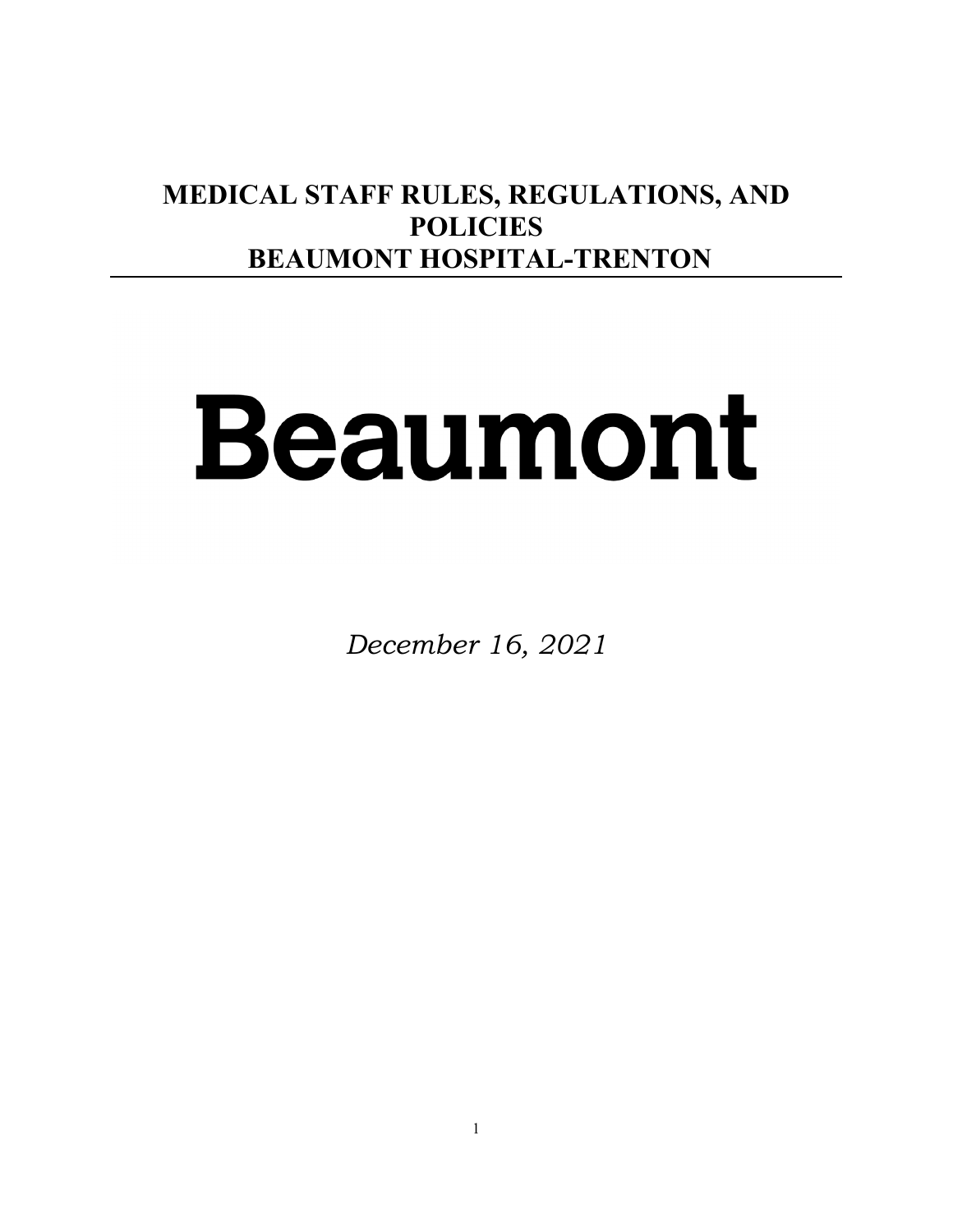# SOUTHSHORE MEDICAL CENTER MEDICAL STAFF RULES AND REGULATIONS

# TABLE OF CONTENTS

| ARTICLE X - ADMINISTRATOR'S INVOLVEMENT IN PATIENT CARE--------------------------- 19 |  |
|---------------------------------------------------------------------------------------|--|
|                                                                                       |  |
|                                                                                       |  |
| ARTICLE XIII - POLICY ON CONFIDENTIALITY OF PEER REVIEW MATERIALS ------------- 22    |  |
|                                                                                       |  |
|                                                                                       |  |
|                                                                                       |  |
|                                                                                       |  |
| ARTICLE XVIII - EMERGENCY MEDICAL SCREENING EXAMINATION------------------------- 25   |  |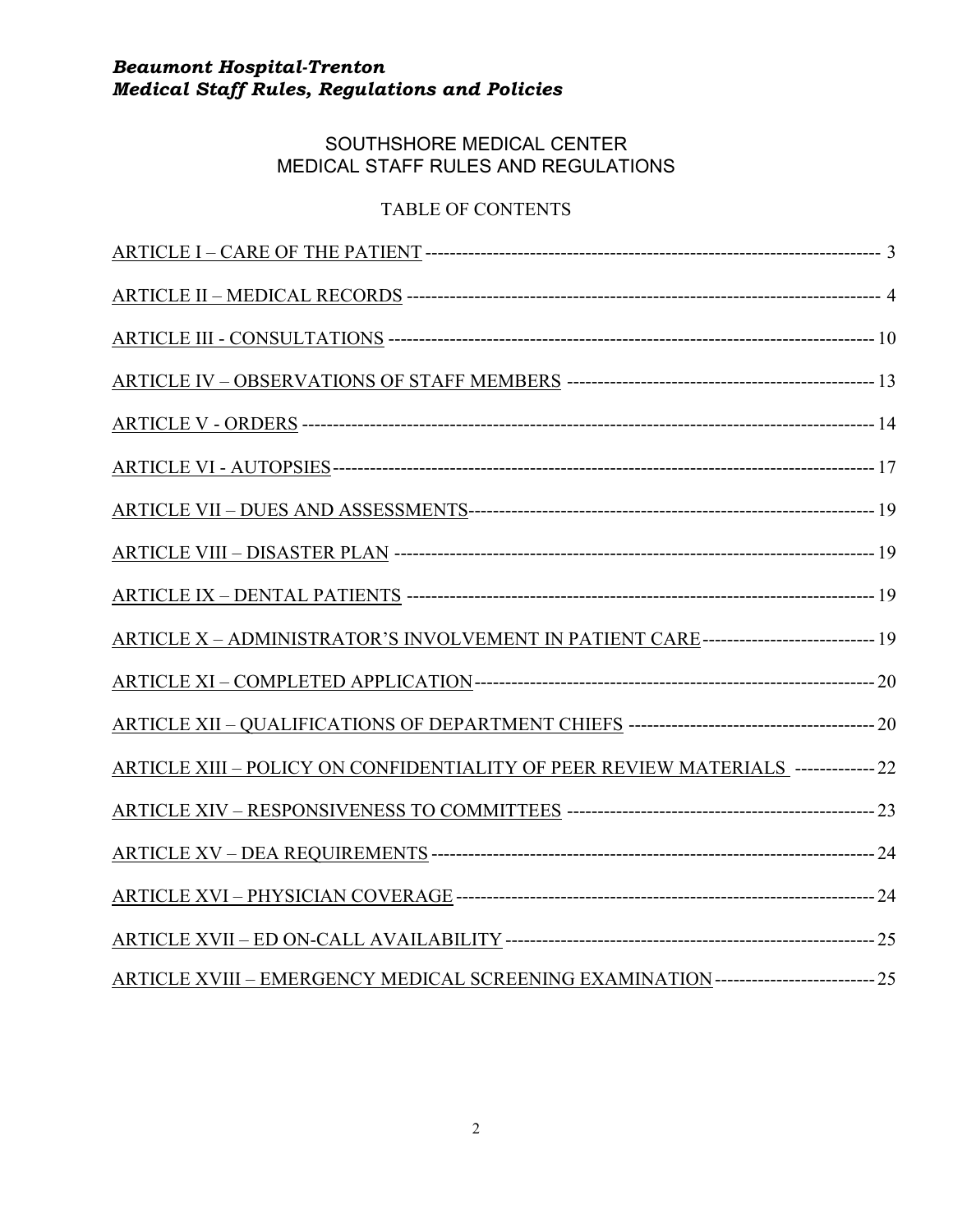# **ARTICLE I**

# **CARE OF THE PATIENT**

**Section 1.1** Each patient admitted to the hospital shall have laboratory work performed as ordered by the physician. It is expected that in surgical patients, the results of these laboratory examination, with the exception of serological test for syphilis, will be present on the record prior to proceeding with surgery.

**Section 1.1 a** Only one medical staff member may be designated as the attending practitioner responsible for patient care until the patient is transferred or discharged.

EXECUTIVE COMMITTEE APPROVAL: 9-2-08; SSBOT 10-6-08

**Section 1.2** Physicians admitting patients shall be held responsible for giving such information as may be necessary to assure the protection of other patients from those who are a source of danger from any cause whatsoever. In case of the physician's failure to meet this responsibility through neglect, lack of knowledge or inaccessibility, the nursing department shall contact the head of the department, the physician on emergency call or the house physician in cases suspected of being contagious. Any of the above physicians has the authority to institute isolation procedures in such cases where the attending physician has failed to order these precautions. The physician ordering isolation procedures shall also notify the attending physician.

**Section 1.3** In the case of a patient applying for admission who has no attending physician he shall be referred to the emergency room for disposition.

**Section 1.4** Except in an emergency, no patient shall be admitted to the hospital until a provisional diagnosis has been stated. In case of an emergency, the provisional diagnosis shall be stated as soon after as reasonably possible.

**Section 1.5** All orders for treatment shall be in writing An order shall be considered to be in writing if dictated to a nurse or other authorized person and signed by the attending physician. Orders dictated over the phone shall be signed by the person to whom dictated, with the name of the physician per his or her own name. At his next visit, the attending/ordering physician shall sign and date such orders.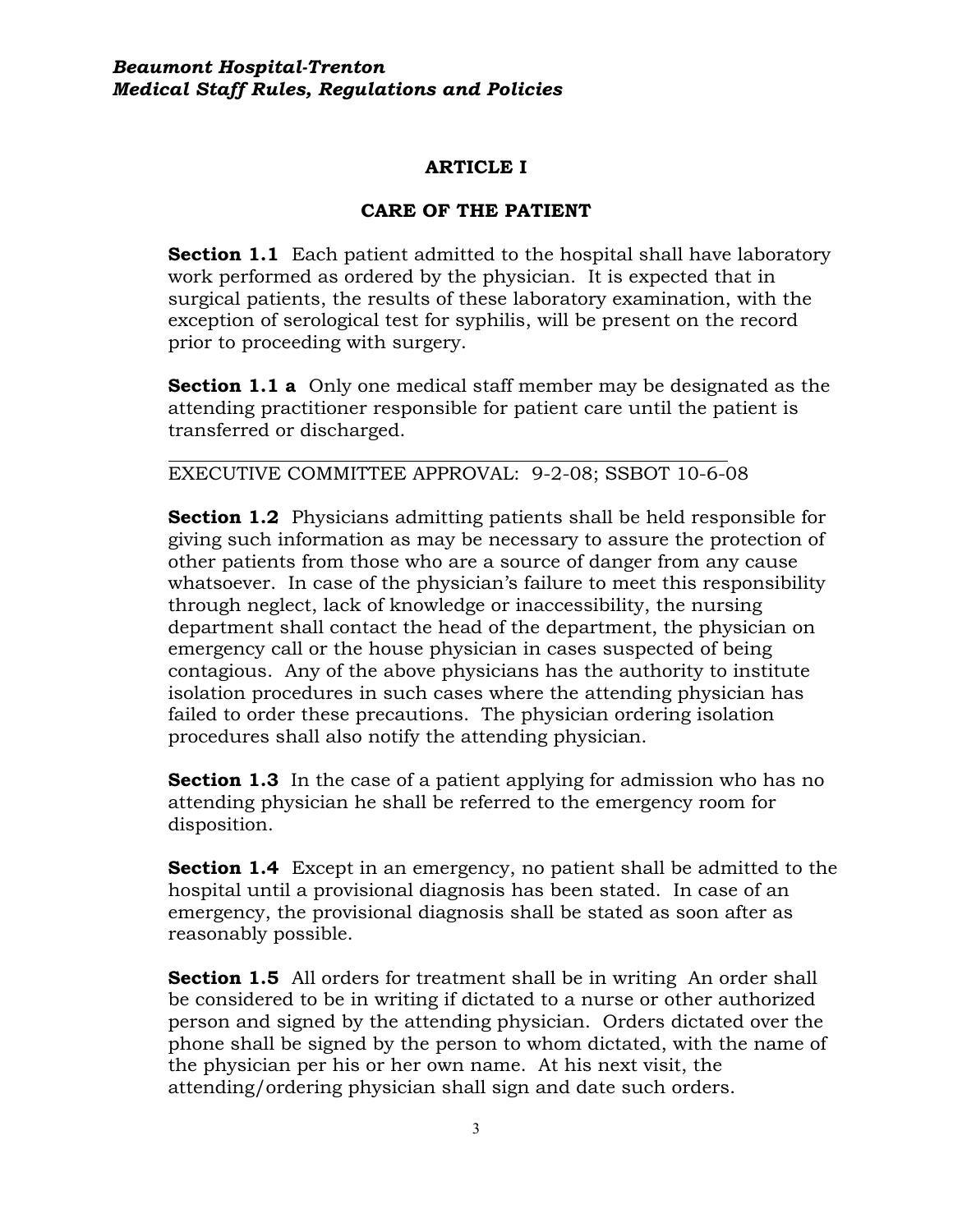*\_\_\_\_\_\_\_\_\_\_\_\_\_\_\_\_\_\_\_\_\_\_\_\_\_\_\_\_\_\_\_\_\_\_\_\_\_\_\_\_\_\_\_\_\_* EXECUTIVE COMMITTEE APPROVAL: 12-11-90 EXECUTIVE COMMITTEE REVISION: 5-02, 9-6-05

The Medical Staff delegates to the therapist (Physical Therapist, Occupational Therapist, Speech/Language Pathologist), upon an order for therapy to evaluate the patient, develop a plan of treatment, and initiate the plan of care prior to the physician signing off on the plan.

*\_\_\_\_\_\_\_\_\_\_\_\_\_\_\_\_\_\_\_\_\_\_\_\_\_\_\_\_\_\_\_\_\_\_\_\_\_\_\_\_\_\_\_\_\_* EXECUTIVE COMMITTEE APPROVAL: 9-6-11

**Section 1.6** When a member of the medical staff is unavailable, he shall obtain prior acceptance of a member of the medical staff to attend his patients, and shall notify the Administrator's Office to this effect. The physician who lives or practices a great distance from the hospital will obtain prior acceptance of a member of the Active Medical Staff who will be available for the immediate care of his patients, either in the hospital or in the emergency room. In case of failure to name an associate, the Chief of Staff of the hospital shall, if necessary, have the authority to call on any member of the staff who, in his judgment, will adequately provide care for the physician's patients.

**Section 1.7** Patients shall be discharged from the hospital only on the order of an attending physician.

**Section 1.8** Standing orders may be developed by any department and submitted to the Executive Committee for its review and approval. Department Standing orders are to be reviewed annually and may be revised at any time. All Revisions will be approved by the Executive Committee. Physicians agreeing to use standing orders are to sign a copy of those standing orders which will be kept in the respective department.

**Section 1.9** An osteopathic musculoskeletal examination is required as an integral part of the H&P performed by osteopathic physicians on their admitted patients unless contraindicated. The reason for omitting the musculoskeletal examination is documented in those cases where this examination is contraindicated.

*\_\_\_\_\_\_\_\_\_\_\_\_\_\_\_\_\_\_\_\_\_\_\_\_\_\_\_\_\_\_\_\_\_\_\_\_\_\_\_\_\_\_\_\_\_\_* EXECUTIVE COMMITTEE APPROVAL: 2-4-03

# **ARTICLE II**

# **MEDICAL RECORDS**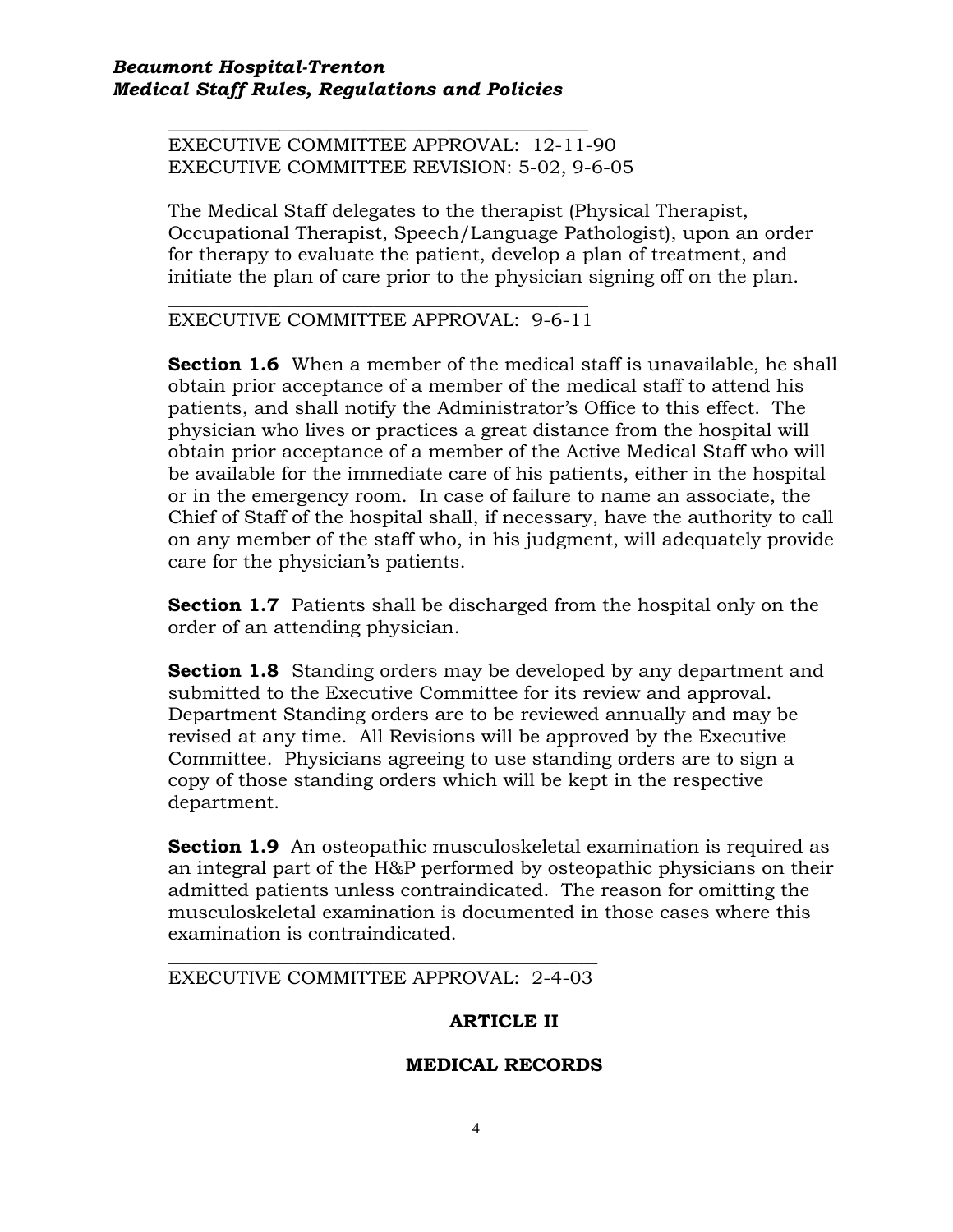**Section 2.1** A medical record shall be maintained on every patient admitted to the hospital. It shall contain sufficient information to justify the diagnosis, to warrant treatment and to explain the end results: Only approved symbols and abbreviations may be used in Medical Records. All entries in the medical record must be timed, dated, and authenticated, and a method established to identify the author. All medical record entries must be written in black or blue permanent ink.

EXECUTIVE COMMITTEE APPROVAL: 9-6-05 EXECUTIVE COMMITTEE REVISION: 8-5-08; SSBOT 10-6-08

**Section 2.1 a** All inpatient and Hospice records shall be made confidential and secure by attaching all of the patient's medical records to clips inside a durable permanent folder.

**Section 2.2** No medical staff member shall be permitted to complete the medical record of a patient who is unfamiliar to him. No medical record shall be filed until it is completed, unless otherwise ordered by the Health Information Management Committee.

\_\_\_\_\_\_\_\_\_\_\_\_\_\_\_\_\_\_\_\_\_\_\_\_\_\_\_\_\_\_\_\_\_\_\_\_\_\_\_\_\_\_\_\_\_\_\_ EXECUTIVE COMMITTEE APPROVAL: 12-11-90 EXECUTIVE COMMITTEE REVISION:12-1-92, 6-93,9-01,5-02, 9-6-05

**Section 2.3** All medical and dental records must be completed as follows:

History & Physical, Requirements

At a minimum, the History and Physical shall include the chief complaint, details of history of present illness, past medical history, relevant family history and social history, review of systems and relevant physical examination. The physical exam should include an exam specific to the reason for admission and any co-morbid condition.

### Inpatient

The physician shall complete the patient's history and physical (H&P) and document it, either by writing legibly in the chart or by dictation, within 24 hours of admission and prior to an invasive procedure which places the patient at significant risk and/or for patients who will be receiving moderate sedation. Failure to do so will result in suspension of admitting and consulting privileges until the H&P is complete. If the H&P is dictated, an entry will be made in the chart that the H&P was dictated and an admission note will be entered that identifies the tentative diagnosis and plan of care. If an H&P has been performed and documented within thirty (30) days of the patient's admission to the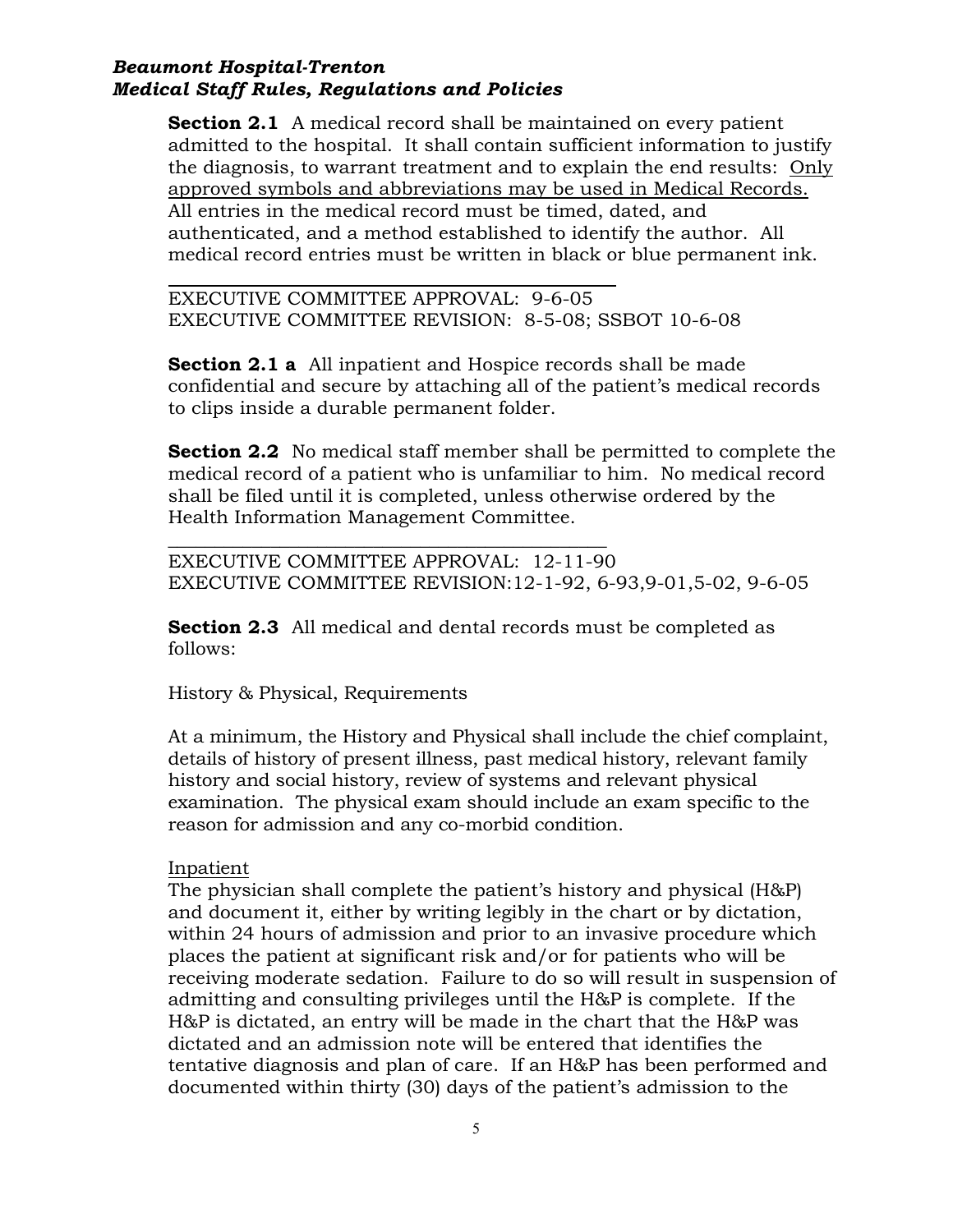hospital or admission for a scheduled operative or invasive procedure, a copy of that H&P examination may be used in the patient's medical record, provided an update is performed by a licensed independent practitioner or designee with privileges to perform H&Ps, and it is documented prior to the procedure or at the time of or within 24 hours of admission. This updated H&P exam must:

- (a) Address the patient's current status/any changes in the patient's status (if there are no changes in the patient's status, this should be specifically noted.
- (b) Include an appropriate physical examination of the patient to update any components of the exam that may have changed since the prior H&P, or to address any areas where more current data is needed.
- (c) Confirm that the necessity for the admission, procedure, or care is still present.
- (d) Be written or otherwise recorded on, or attached to, the previous H&P, or written in a progress or consult note.
- (e) Be placed in the patient's medical record prior to the procedure or within 24 hours of admission.

# Before Surgery

All surgeons shall ensure their patients have a history and physical documented in the chart prior to surgery. If dictated, the transcribed H&P must be on the chart prior to the start of the case. At a minimum, the H&P should include sufficient patient assessment information to ensure clearance of the patient to proceed with surgery. When the history and physical examination are not recorded before surgery or potentially hazardous diagnostic procedure, the procedure shall be canceled, unless the attending practitioner states that such delay would be life threatening to the patient. The pre-operative diagnosis shall be recorded prior to surgery.

# For Outpatient Procedures Outside of the Operating Room

A brief history and physical is required for outpatients outside of the operating room, who are undergoing invasive procedures which place them at significant risk and/or who will be receiving moderate sedation. The H&P must be completed and on the record prior to the procedure. The history and physical must contain at a minimum, the reason for the procedure, significant medical problems, medications, allergies, vital signs, and examination of the heart, lungs and body system or part where the procedure will be performed.

### Admission After Outpatient Procedure When a patient is admitted to the hospital following an outpatient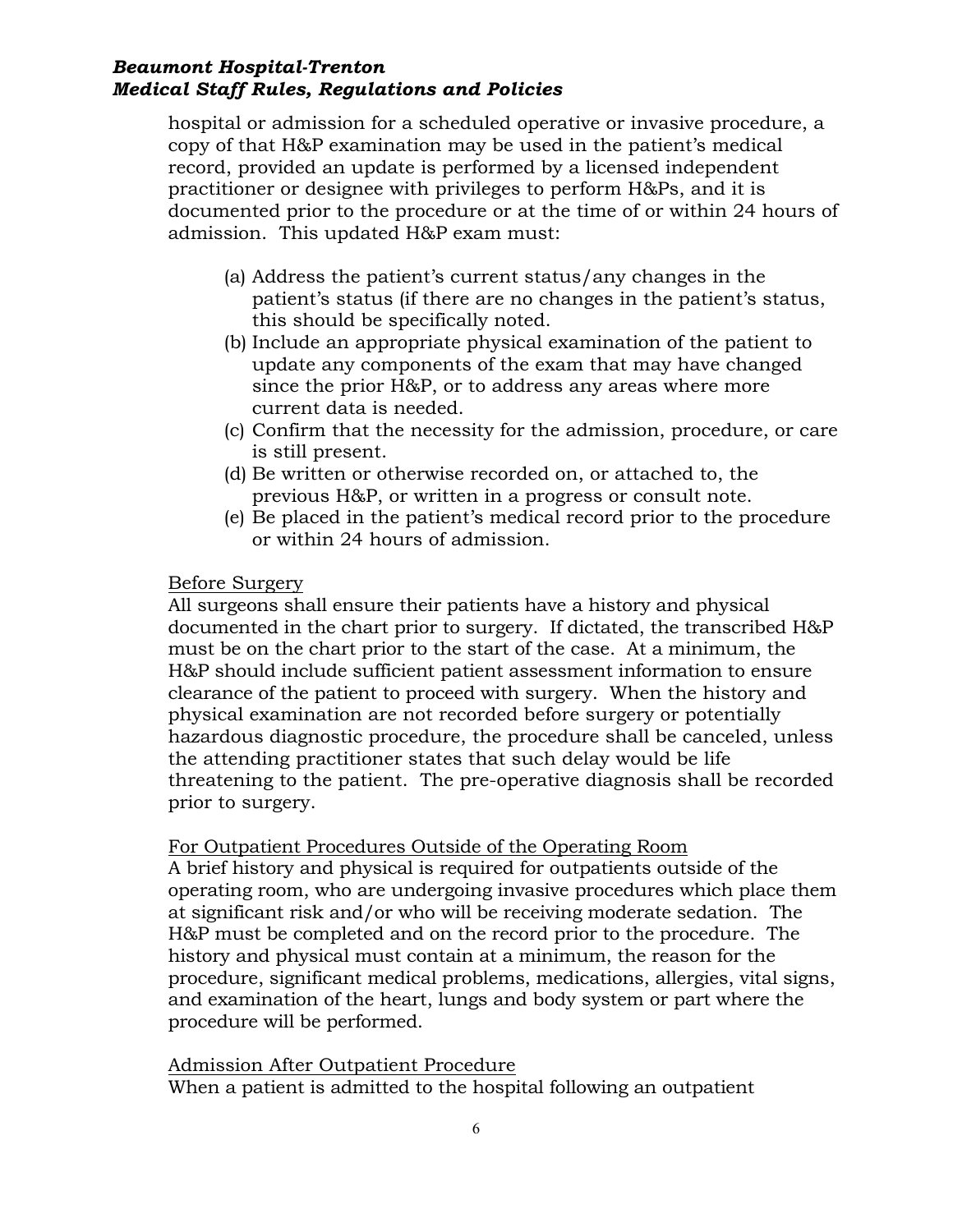procedure, the admitting physician shall complete the history and physical (H&P) consistent with the requirement for an inpatient admission.

EXECUTIVE COMMITTEE APPROVAL: 12-11-90 EXECUTIVE COMMITTEE REVISION: 4-6-04, 9-6-05

The operative report shall include an account of the findings at operation including the pre-operative diagnosis, post-operative diagnosis, the name of the primary surgeon and any assistants, the procedures performed, specimens removed and the estimated blood loss as well as the details of the surgical technique. Operative Reports must be done within 24 hrs for Outpatients as well as Inpatients, and the report promptly signed by the surgeon and made a part of the patient's current medical record. Physicians who are delinquent in dictation of operative reports for more than 24 hrs shall be placed on Full Suspension.

Post –operative Note: An operative or other high-risk procedure note must be written immediately upon completion of the procedure before the patient is transferred to the next level of care. The note shall include the name of the primary surgeon and assistants, procedures performed, and description of each procedure findings, estimated blood loss, specimens removed, and post-operative diagnosis.

# EXECUTIVE COMMITTEE REVISION: 9-6-05

Post Delivery Note and Physician Orders: A post delivery note and physicians' orders must be completed within two hours following completion of a C-Section or vaginal delivery.

# EXECUTIVE COMMITTEE APPROVAL: 3-7-06

A detailed discharge summary must be dictated/written within **14 days** of discharge for all patients with a length of stay greater than 48 hours. Discharge summary content should include reason for hospitalization, significant findings, procedures performed, and description of each procedure findings, estimated blood loss, specimens removed, and postoperative notes. For Hospice records an addendum to the original inpatient summary is sufficient. All death records regardless of length of stay require a dictated/written death note/summary.

EXECUTIVE COMMITTEE APPROVAL: 12-11-90 EXECUTIVE COMMITTEE REVISION: 12-1-92, 6-93, 5-02, 11-05, 9-6-05, 9-7-10, 11-18-21

*\_\_\_\_\_\_\_\_\_\_\_\_\_\_\_\_\_\_\_\_\_\_\_\_\_\_\_\_\_\_\_\_\_\_\_\_\_\_\_\_\_\_\_\_\_\_\_\_\_\_\_\_\_\_\_\_*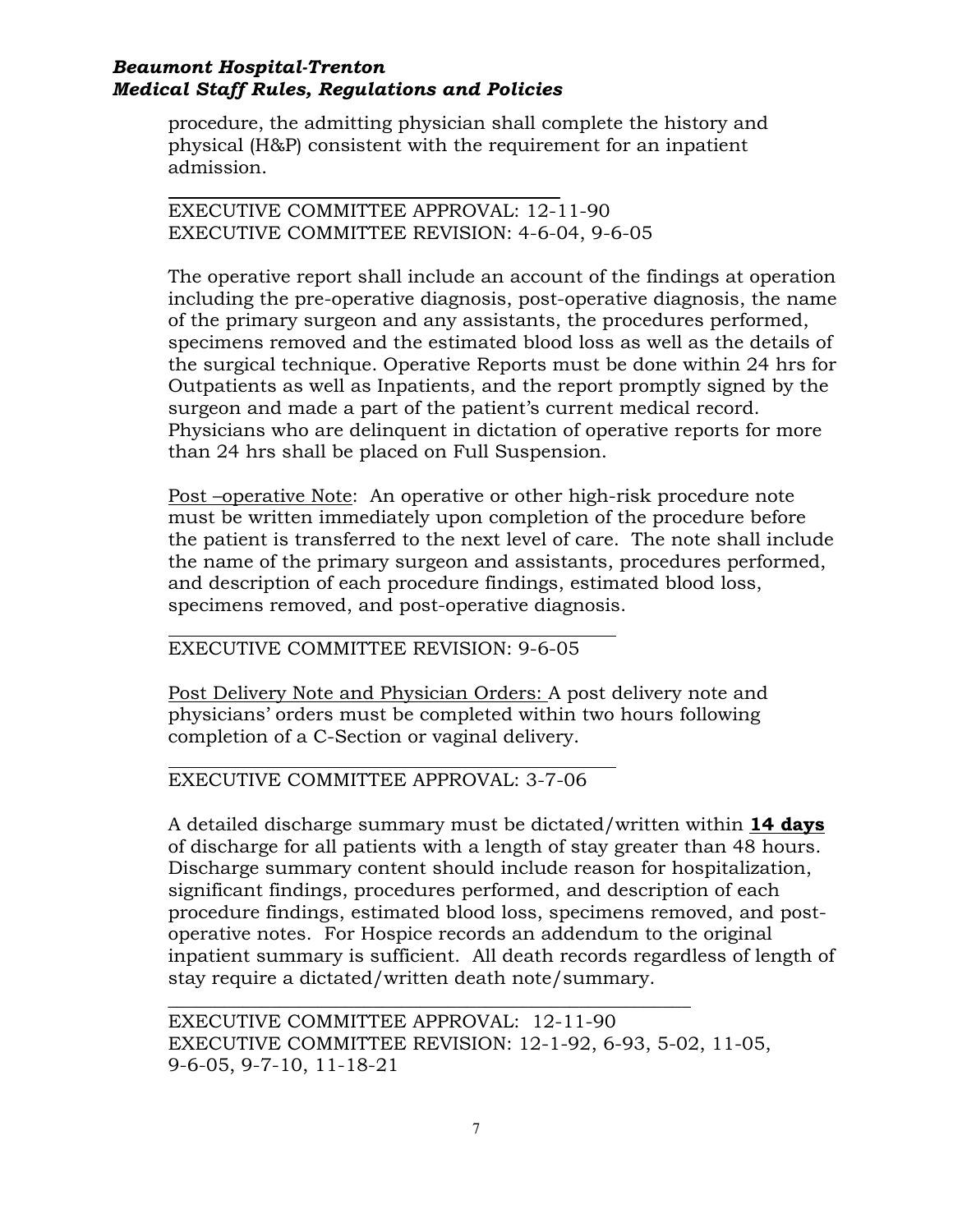The final diagnosis should be recorded in the patient's chart at the time of discharge.

All records shall be completed within fourteen (14) calendar days.

The following steps will be taken for physicians who have not completed records within the 14 day timeframe.

- 1. 14 days from discharge each Tuesday, the physician will receive the first communication alert at Epic login with instructions to complete delinquent records. Subsequent Epic communications will be generated for deficient that remain incomplete. Communications will then follow each Tuesday for deficient that remain at 21 days and then 28 days from discharge.
- 2. 28 days from discharge Administrative Suspension will occur at this time.
	- a. Exceptions to suspension, necessary for patient safety, will be referred to the Chief of the Department, the Chief of Staff, and/or the Chief Medical Officer for consideration.

Administrative Suspension (loss of all hospital privileges) occurs when, after prior notification, incomplete records have reached a minimum of twenty-eight (28) calendar days old in the incomplete medical record system without responsible physician completion activities. The physician may be notified to appear before the Medical Executive Committee.

### Physicians on **ADMINISTRATIVE SUSPENSION:**

- \* cannot exercise clinical privileges, perform procedures, or board new cases
- \* will be removed from call schedules
- \* cannot read or supervise test

*\_\_\_\_\_\_\_\_\_\_\_\_\_\_\_\_\_\_\_\_\_\_\_\_\_\_\_\_\_\_\_\_\_\_\_\_*

 \* will need to transfer care for patients currently in the Hospital to another provider

EXECUTIVE COMMITTEE APPROVAL: 12-22-90 EXECUTIVE COMMITTEE REVISION: 2-11-92, 3-93,6-93,11-93,9-01, 5-02, 12-03, 9-6-05, 3-2-10, 12-16-21

**1.** If the delinquent records are not completed within an additional seven (7) days after Administrative Suspension of privileges as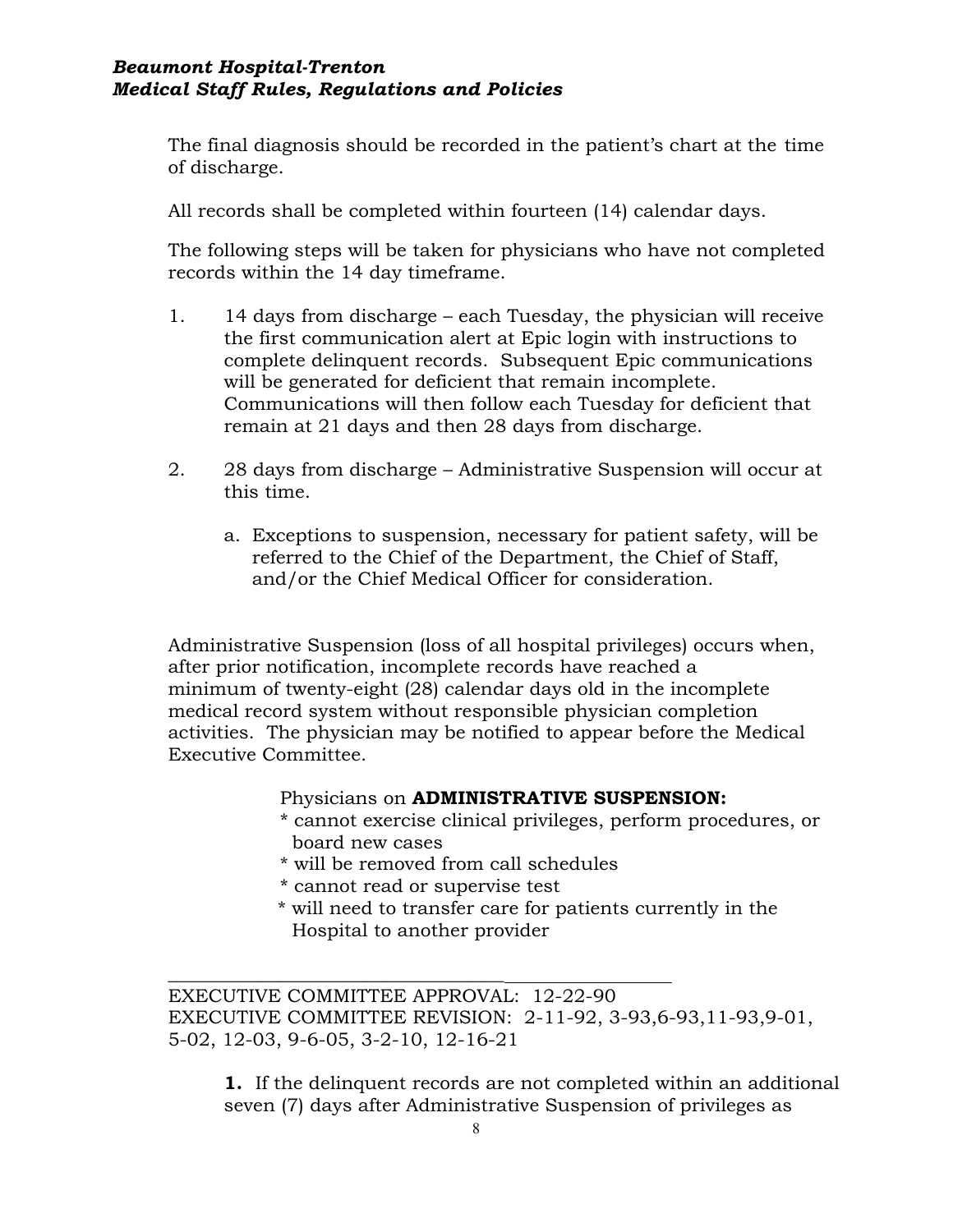indicated in the above paragraph, the physician may be notified to appear at the next meeting of the Executive Committee.

**2.** If a physician reports an absence from practice of more than five days due to illness or other extenuating circumstances, the physician may receive a five (5) day exemption from suspension due to delinquent medical records at the discretion of the Chief of Department, the Chief of Staff, and/or the Chief Medical Officer.

**Section 2.4** Progress notes shall be written on a daily basis and when any significant change in the patient's condition occurs. Progress notes by the medical staff should give a pertinent, chronological report of the patient's course and should be sufficient to describe the changes in each of the patient's conditions and the results of the treatment. Physicians must place in the patient's medical record the timely, pertinent clinical evaluation of the results of respiratory therapy, physical therapy, and other modalities.

EXECUTIVE COMMITTEE REVISION: 9-6-05, 12-16-21

**Section 2.5** Other than an attending physician or appropriate medical staff committee established by the bylaws, no member of the medical staff, other than the Chief of Staff and the Chiefs of Departments or the emergency room physician or persons delegated by the, shall have the authority to review a patient's medical record. Hospital records, however, may be used for scientific, educational, and statistical purposes and in publications provided the anonymity of the patient is maintained. The use of medical records for these purposes must have the prior approval of the Executive committee of the Medical Staff.

**Section 2.6** The use of the short form medical record shall be used in the following cases.

- 1. Patients registered as Outpatient Surgeries.
- *2.* Patients registered as Observation Status.

EXECUTIVE COMMITTEE APPROVAL: 12-11-90 EXECUTIVE COMMITTEE REVISION: 9-01, 5-02

*\_\_\_\_\_\_\_\_\_\_\_\_\_\_\_\_\_\_\_\_\_\_\_\_\_\_\_\_\_\_\_\_\_\_\_\_\_\_\_\_\_\_\_\_\_\_*

# **Section 2.7 - Record Completion for Teaching Patients**

The resident assigned to a teaching patient shall be responsible for completion of the medical record from admission to discharge. Only the attending physician may place final discharge signature to a chart even though the patient is a teaching patient cared for by a resident.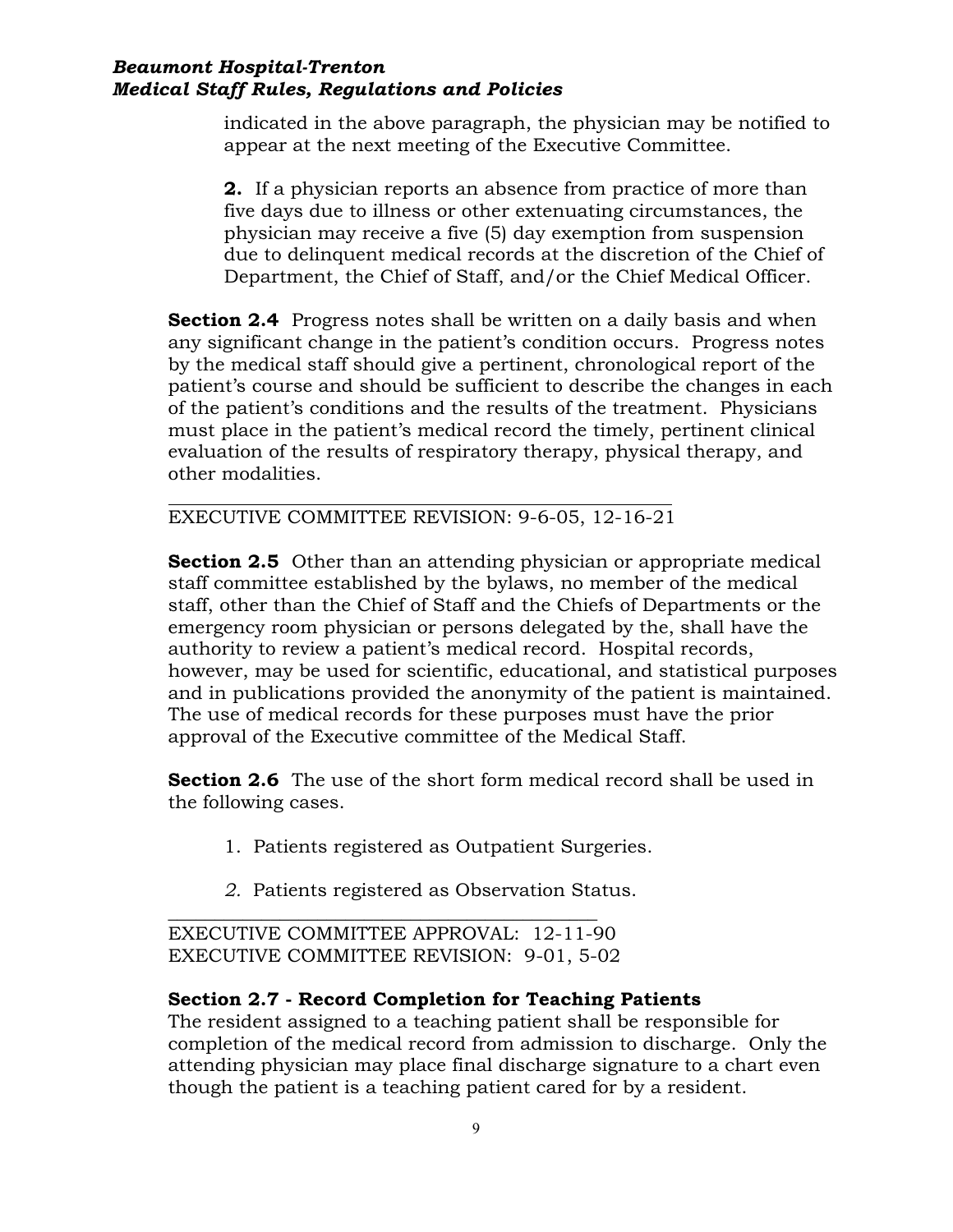Co-signatures are required for teaching patients as follows:

- 1. H&P and progress note by the next daily visit
- 2. Operative report, L&D Summary, and Discharge summary within 30 days of discharge.

EXECUTIVE COMMITTEE APPROVAL: 11-1-05

**Section 2.8 – Death Certificates, Responsibility for Completion** The proper preparation of a death certificate is an important role of the Medical Staff.

Responsibility for completing and signing the death certificate rests with the attending physician, or in the absence of the attending physician, their designated covering physician. Certification of the death, i.e., a completed, signed death certificate, should be provided within the 48 hours immediately following pronouncement of death.

As the death certificate is not an autopsy report, the attending physician shall use their sound medical judgment to complete the certificate based on what is known to them. In the event that the patient expired prior to the attending physician seeing the patient, this information may be obtained from the electronic medical record or consultation with the patient's primary care physician (if they are not the attending). It is the responsibility of the attending physician of record to complete the death certificate regardless of whether or not they saw the patient during the hospitalization in which the patient died.

Regardless of where the patient expires, all deaths that meet pre-defined criteria are reported to the Medical Examiner. Depending on the circumstances of the patient's death, the ME may sign the death certificate or they will refer the matter back to the patient's attending physician.

Cases in which the attending physician is available but refuses to sign the death certificate will be immediately referred to the Department Chief. The matter may be escalated up the chain of command, if necessary.

BEAUMONT HEALTH BOARD OF DIRECTORS APPROVAL: 10-24-19

# **ARTICLE III**

# **CONSULTATIONS**

**Section 3.1** Consultations shall be dictated or written legibly on a proper form provided for this purpose. A consultation request shall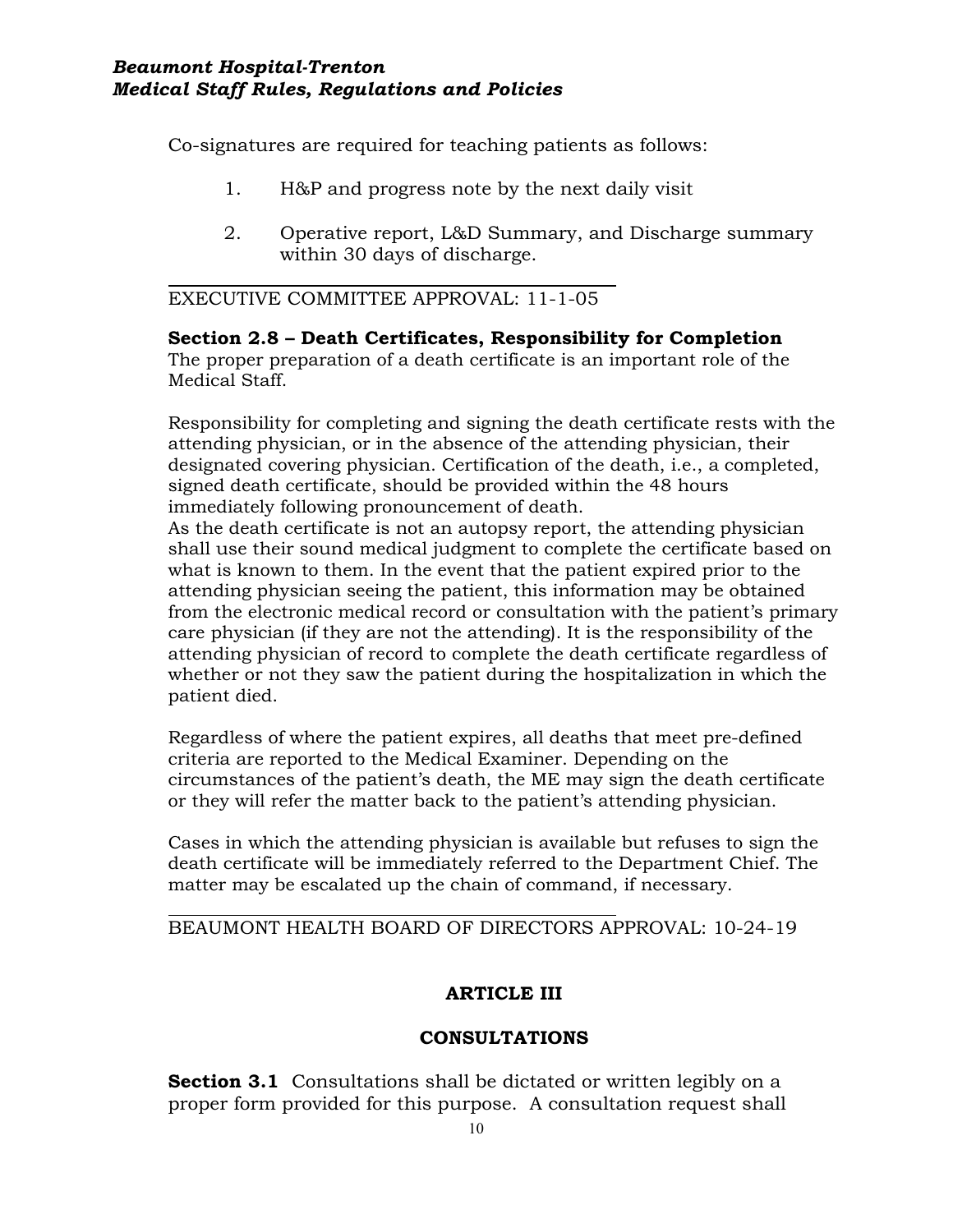include the indications for the consultation. The consultation report shall contain the consultant's findings on examination and state his opinions and recommendations. Such consultations shall be given by a qualified member of the active or consultant division of the Medical Staff. A physician regularly associated in practice with or employed by a physician requesting the consultation may not act as a consultant in those conditions for which consultation is mandatory. If the attending physician and consultant disagree on management of a patient, a second consultation must be ordered.

EXECUTIVE COMMITTEE REVISION: 9-7-10

**Section 3.2** If the consultant is to assume the entire management and responsibility of the patient following consultation, the patient shall be transferred to him by the attending physician who will write an order on the medical record for such transfer, with the agreement of the consultant.

**Section 3.3** In those instances where the patient's condition merits a consultation, but where a consultation has not been requested, the Chief of the Department may request the attending physician to seek immediate consultation. If the physician refuses, the department chief may either act in the role of a consultant or may secure the services of a physician who, in the chief's judgment, is qualified to serve as a consultant under the circumstances. All instances of this nature must be reported to the Administrator of the hospital.

**Section 3.4** Psychiatric consultation and treatment should be requested for, and/or offered to, all patients who have attempted suicide or have taken a chemical overdose.

*\_\_\_\_\_\_\_\_\_\_\_\_\_\_\_\_\_\_\_\_\_\_\_\_\_\_\_\_\_\_\_\_\_\_\_\_\_\_\_\_\_\_\_\_\_\_* EXECUTIVE COMMITTEE APPROVAL: 12-11-90 EXECUTIVE COMMITTEE REVISION: 5-02, 9-7-10

# **Section 3.5 Timeliness of Consultations:**

- *a.* The OHS standard for timely response to requests for physician consultations shall be:
	- 1) STAT and urgent consults: requesting physician to evaluate patient personally prior to requesting STAT or urgent consult. Consulting physician to see patient within a mutually agreed upon timeframe during physician to physician contact.
	- 2) Routine consults: physician to evaluate patient within 24 hours;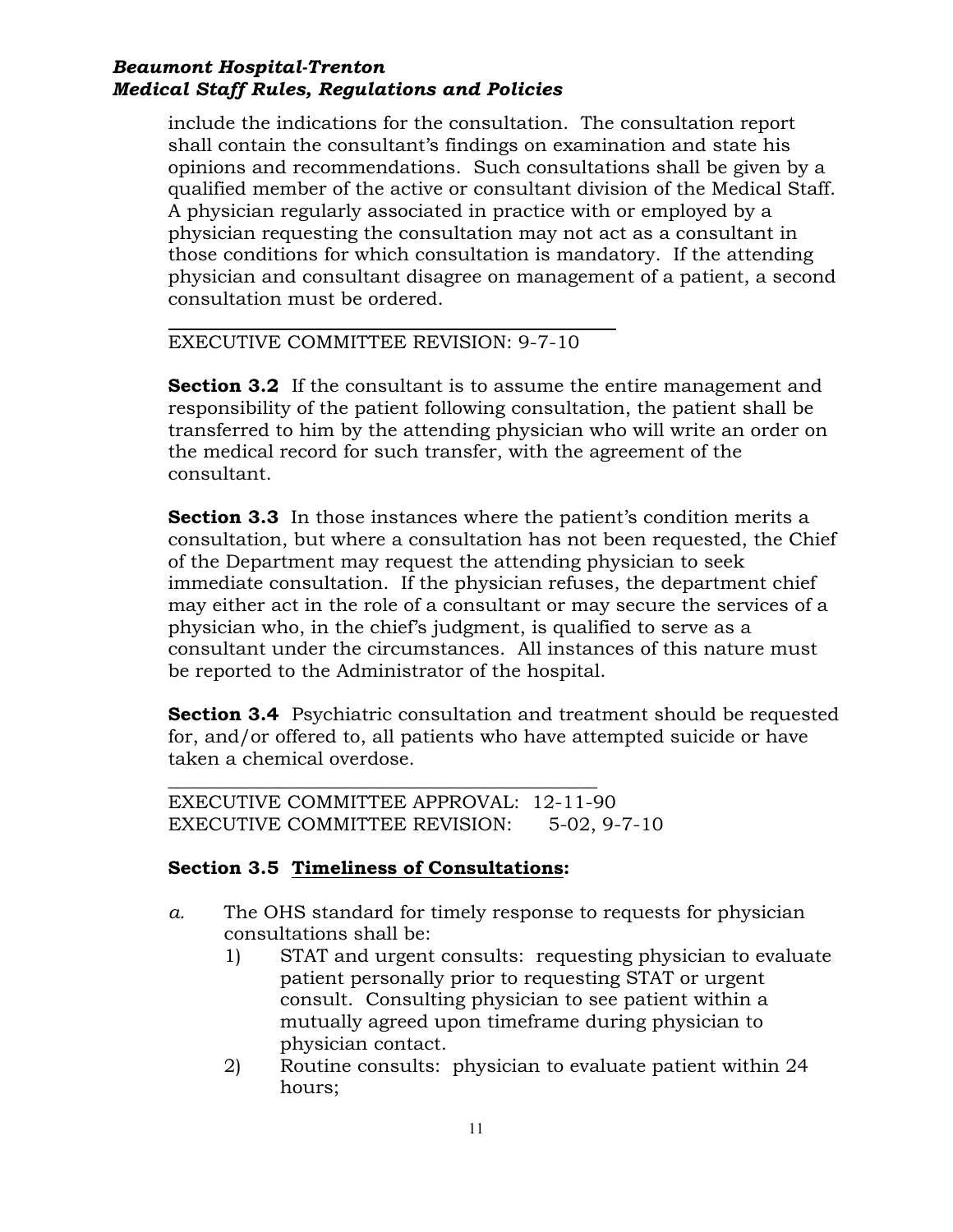- b. All STAT and urgent consultation requests should be made by telephone call directly physician to physician to ensure that pertinent history, reason for the consultation, and the timeframe in which the consultant needs to be present at the bedside are clearly communicated. In the event that the requesting physician is engaged in critical patient care management and cannot make the call, the call may be made by a nurse, but must be directly communicated to the consulting physician.
- *c.* All OHS physicians shall ensure that they carry working pagers and/or left contact numbers with hospital switchboards while on call.

\_\_\_\_\_\_\_\_\_\_\_\_\_\_\_\_\_\_\_\_\_\_\_\_\_\_\_\_\_\_\_\_\_\_\_\_\_\_\_\_\_\_\_\_\_\_\_\_\_\_\_\_\_\_\_\_ Oakwood Southshore Board of Trustees Approval 4-28-03

**Section 3.6** All consults must be initiated by the admitting/attending physician only.

\_\_\_\_\_\_\_\_\_\_\_\_\_\_\_\_\_\_\_\_\_\_\_\_\_\_\_\_\_\_\_\_\_\_\_\_\_\_\_\_\_\_\_\_\_\_\_\_\_\_\_\_\_\_\_\_ Joint Conference Committee Approval 1-5-12

# **Section 3.7 Intensive Care**

# **Preamble:**

By clarifying the expectations of physician leadership, this rule seeks to improve patient safety and clinical outcomes, increase the efficiency of service, and enhance the quality-of-care environment for patients and all healthcare professionals. It concurrently seeks to foster a collegial atmosphere with administration to achieve these goals.

Board Certification

All intensivists must be board certified/eligible in Critical Care Medicine.

# Intensivist Mandatory Consult

All patients admitted to any ICU must have a mandatory intensivist consult and must be managed by a board certified/eligible intensivist. The routine consults must be performed/staffed within 24 hours by the consulting intensivist. Stat consults must be staffed within one (1) hour of notification when clinically indicated. Consultations performed by residents or APPs do not satisfy that requirement.

# Intensivist Model of Care

The intensivist shall comply with the following Intensivist Model of Care:

• The intensivist must be involved in providing the equivalent of at least six weeks of full-time ICU care each year to maintain clinical competency.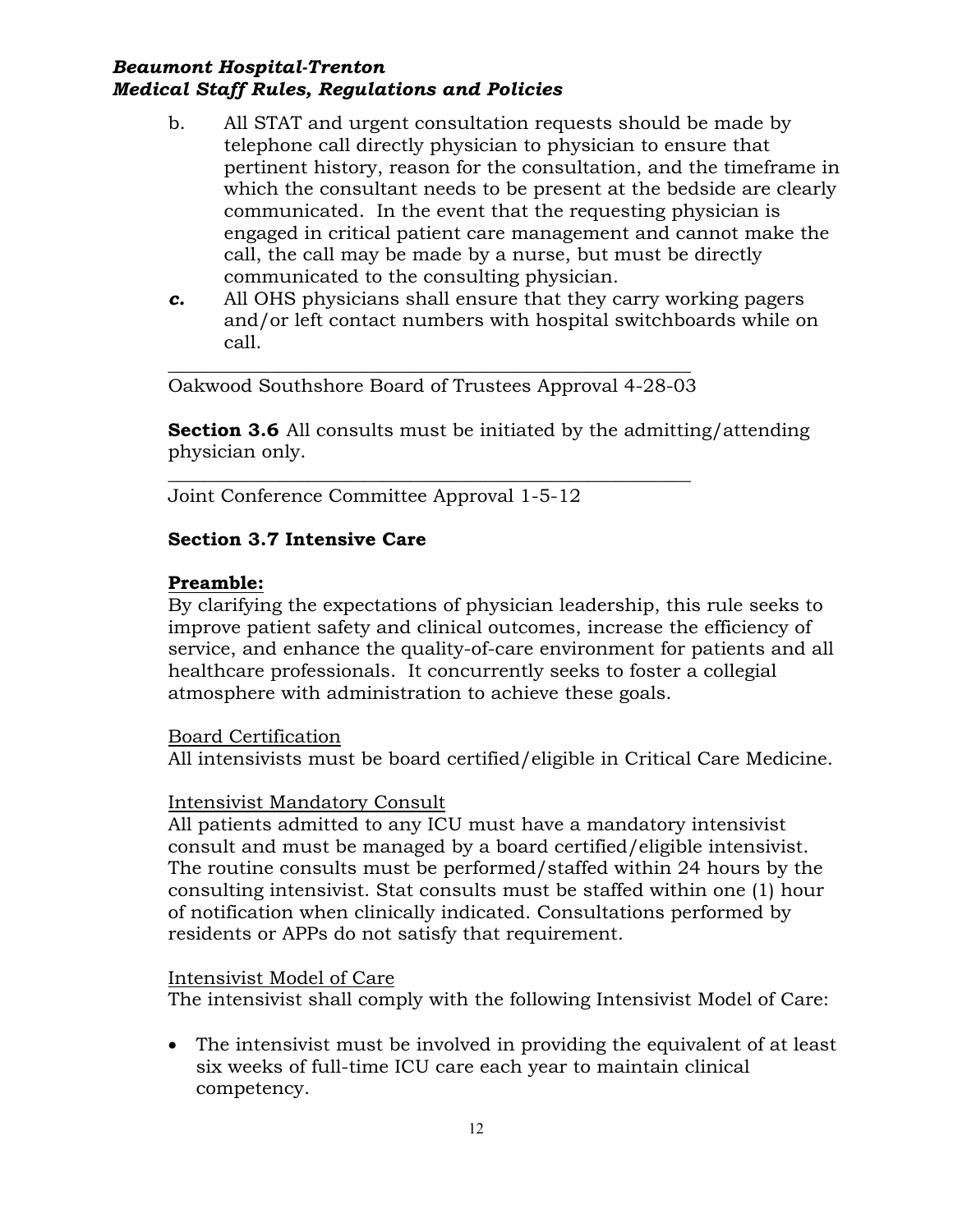- The intensivist must be present 10 hours during the daytime 7 days a week. If an intensivist goes offsite, they must arrange coverage for their patients from an in-house intensivist in order to satisfy the above criteria.
- The intensivist must be dedicated to the care of the ICU patients only.
- After the 10-hour daily coverage, the intensivist is expected to return all pages/call/notifications within 5 minutes at least 95% of the time when not present on site and arrange for residents or APPs to reach ICU patients within 5 minutes
- The intensivist must perform and lead interdisciplinary rounds daily. These rounds must also meet the expectation of being patient and family centered.
- Rounds shall start at a set specific time on each unit in a manner that allows for interdisciplinary rounds and maximizes the patient and family experience.
- The intensivist shall follow ICU protocols that are supported by evidence-based medicine.
- The intensivist is expected to support Beaumont Health standardized protocols that are related to quality metrics and value-based purchasing.
- Support Beaumont Health's mission and values.

# Medical Leadership in ICU

The Medical Director of Critical Care Services (or designee) shall provide direction for day-to-day operations, establish and enforce Admitting and Discharge criteria (as endorsed by the Medical Executive Committee), act as the gatekeeper for those functions, provide triage direction for monitored bed utilization, and work with the ICU Nurse Manager to provide quarterly reports to the Chief of Medicine and Chief of Staff.

The Medical Director of Critical Care Services (or designee) shall assume at least co-supervisory responsibility and authority for any residents rotating through the ICU.

\_\_\_\_\_\_\_\_\_\_\_\_\_\_\_\_\_\_\_\_\_\_\_\_\_\_\_\_\_\_\_\_\_\_\_\_\_\_\_\_\_\_\_\_\_\_\_\_\_\_\_\_\_\_\_\_ Joint Conference Committee Approval: 10-29-14; 09-26-19

# **ARTICLE IV**

# **OBSERVATION OF STAFF MEMBERS**

**Section 4.1** Observation of a physician or dentist may be established at the discretion of the Executive Committee when indicated by a review of the physician's clinical work, Such review may be conducted by the Tissue, Record, Audit or Professional Review Committees when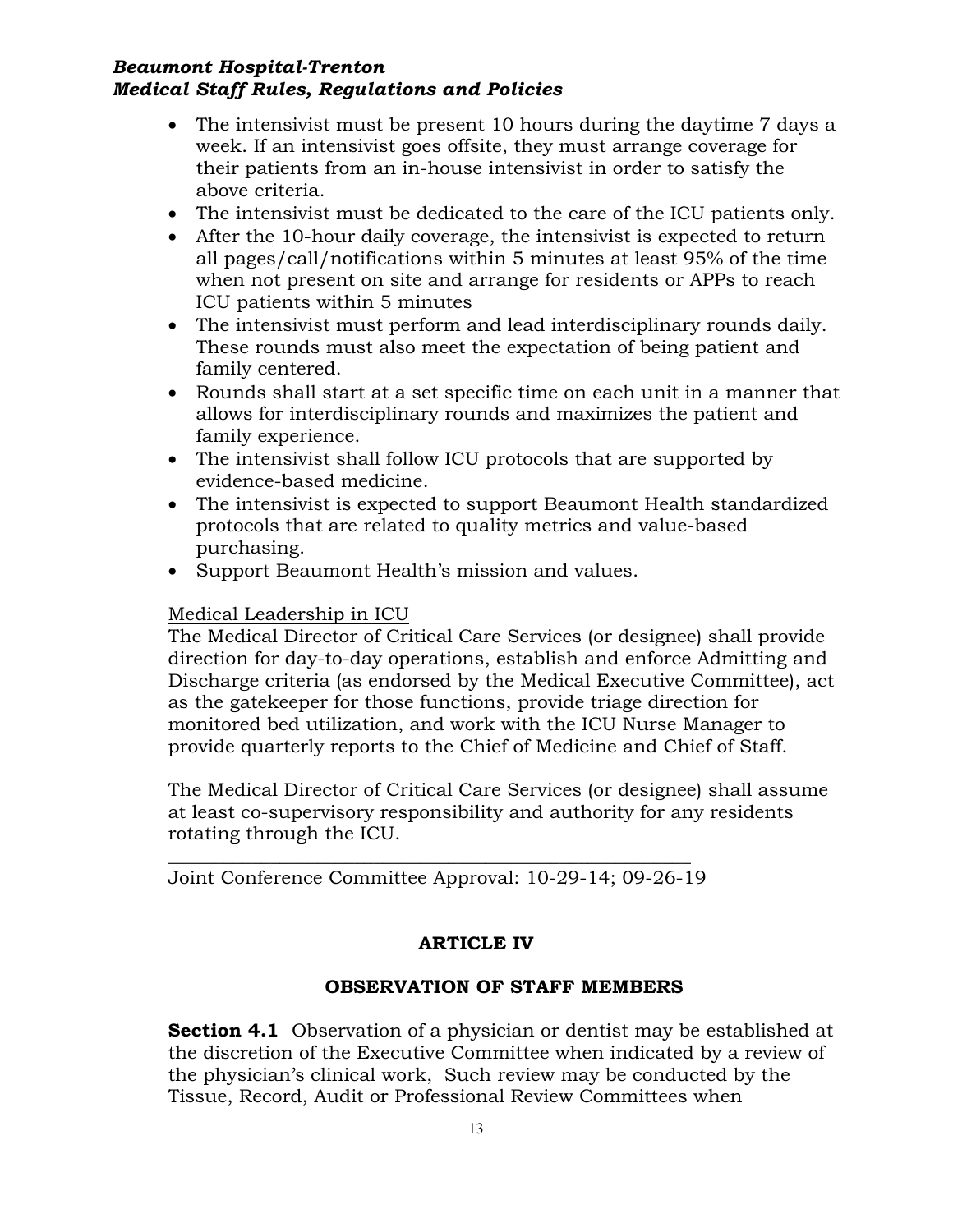applicable.

**Section 4.2** The physician under observation or probation will be provided with a statement of the nature of the observation and the departments and procedures to which it applies.

**Section 4.3** An applicant approved for membership on the Active, Courtesy, or Consulting medical staff shall serve an initial provisional staff appointment under observation for a 12 month period. During this appointment he must be assigned to a department where his clinical competence and ethical and moral conduct may be observed by a designated staff member of the Active medical staff.

**Section 4.4** The term of observation will be as noted in the Oakwood Southshore Medical Center Medical Staff By-Laws, Section 6, which reads as follows

# **Section 6 - Terms of Appointment**

**A.** All initial appointments to any division of the Medical Staff shall be provisional and for a period of twelve months. The first non-provisional appointment of a staff member whose appointment was previously provisional shall extend to the end of Medical Staff year in which the appointments of the other members of the same department expire.

# **ARTICLE V**

### **ORDERS**

**Section 5.1** Patients may **not** take any medications, (O.T.C. 's or legend), except on the direct order of the attending physician.

*\_\_\_\_\_\_\_\_\_\_\_\_\_\_\_\_\_\_\_\_\_\_\_\_\_\_\_\_\_\_\_\_\_\_\_\_\_\_\_\_\_\_\_\_\_\_* EXECUTIVE COMMITTEE APPROVAL: 12-11-90

**Section 5.2** Patients may not bring their own personal medicine into the hospital for use therein except for the following situations:

- a. Oral type contraceptives that have already been started.
- b. Unavailable medication, such as an investigational drug that is used for maintenance.

**Section 5.3** The following policies and procedures apply to the ordering administration of medications**:**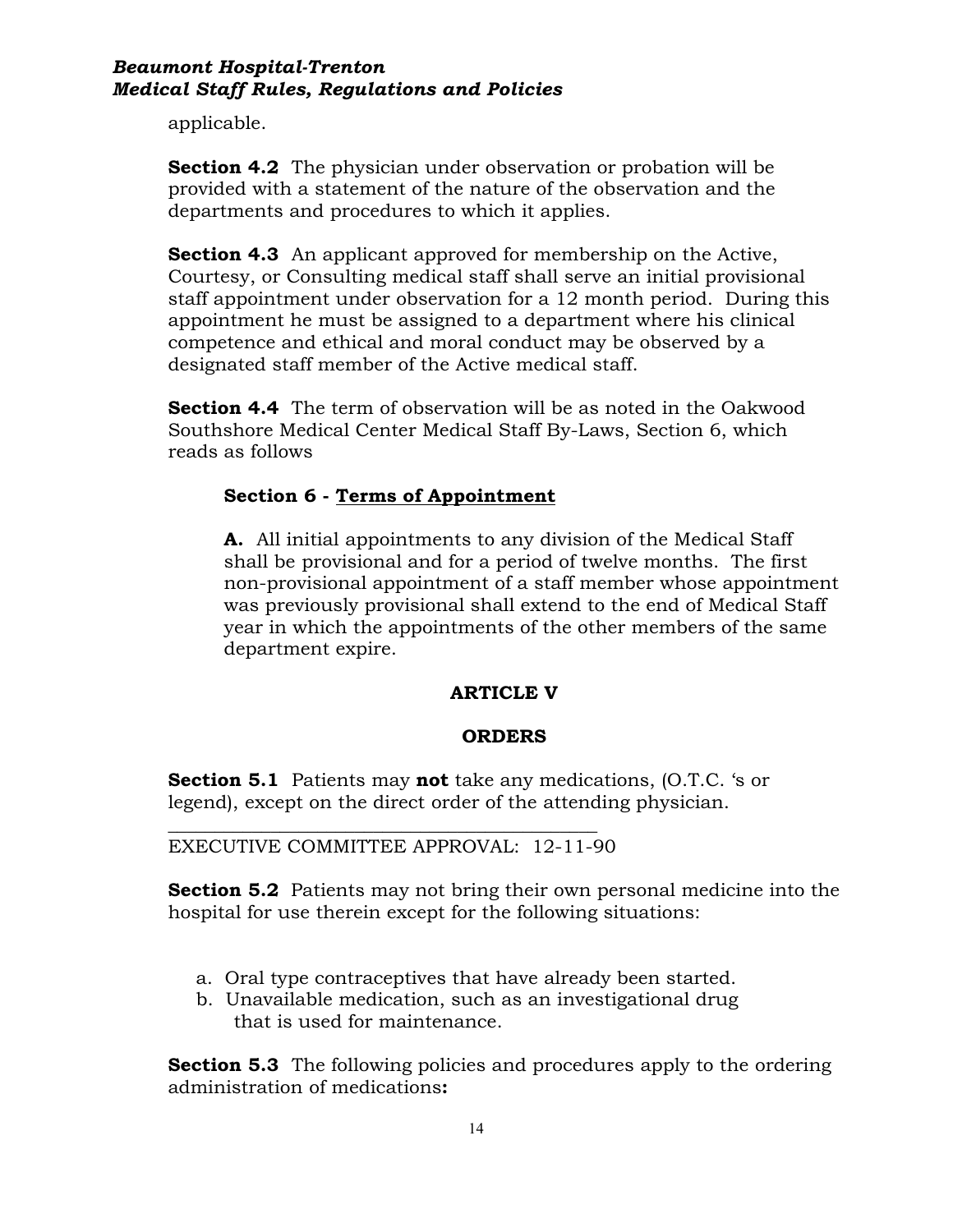# **A. STANDARD PRACTICE FOR WRITING MEDICATION ORDERS**

- a. Name of drug selected from formulary list.
- b. Dosage form and strength.
- c. Frequency of administration, number of days old or total doses if known.
- d. Route of administration
- e. Signature, date and time.

# **B. POLICIES AFFECTING VALIDITY OF ORDERS**

The following policies cover the duration of an effective order.

### **1. STOP ORDERS ON DRUGS:**

The following drugs have an automatic stop order period:

### **72 Hours:**

ANTICOAGULANT

# **72 HOURS:**

NARCOTICS CONTROLLED SUBSTANCES IN SCHEDULE II INJECTABLE AMINOGLYCOSIDE ANTIBIOTICS

*\_\_\_\_\_\_\_\_\_\_\_\_\_\_\_\_\_\_\_\_\_\_\_\_\_\_\_\_\_\_\_\_\_\_\_\_\_\_\_\_\_\_\_\_\_\_* EXECUTIVE COMMITTEE APPROVAL: 12-11-90 EXECUTIVE COMMITTEE REVISION: 6-25-96

# **7 DAYS**

CONTROLLED SUBSTANCES IN SCHEDULE III,IV **ANTIBIOTICS**  CORTICOSTEROIDS ANTINEOPLASTICS

All post operative antibiotic orders will have a one time automatic stop order period of 48 hours. Once renewed by the physician, normal stop order policies will apply.

All physicians orders for those drugs listed above will be automatically discontinued after the stop order period unless:

A. The attending physician rewrites the medication order.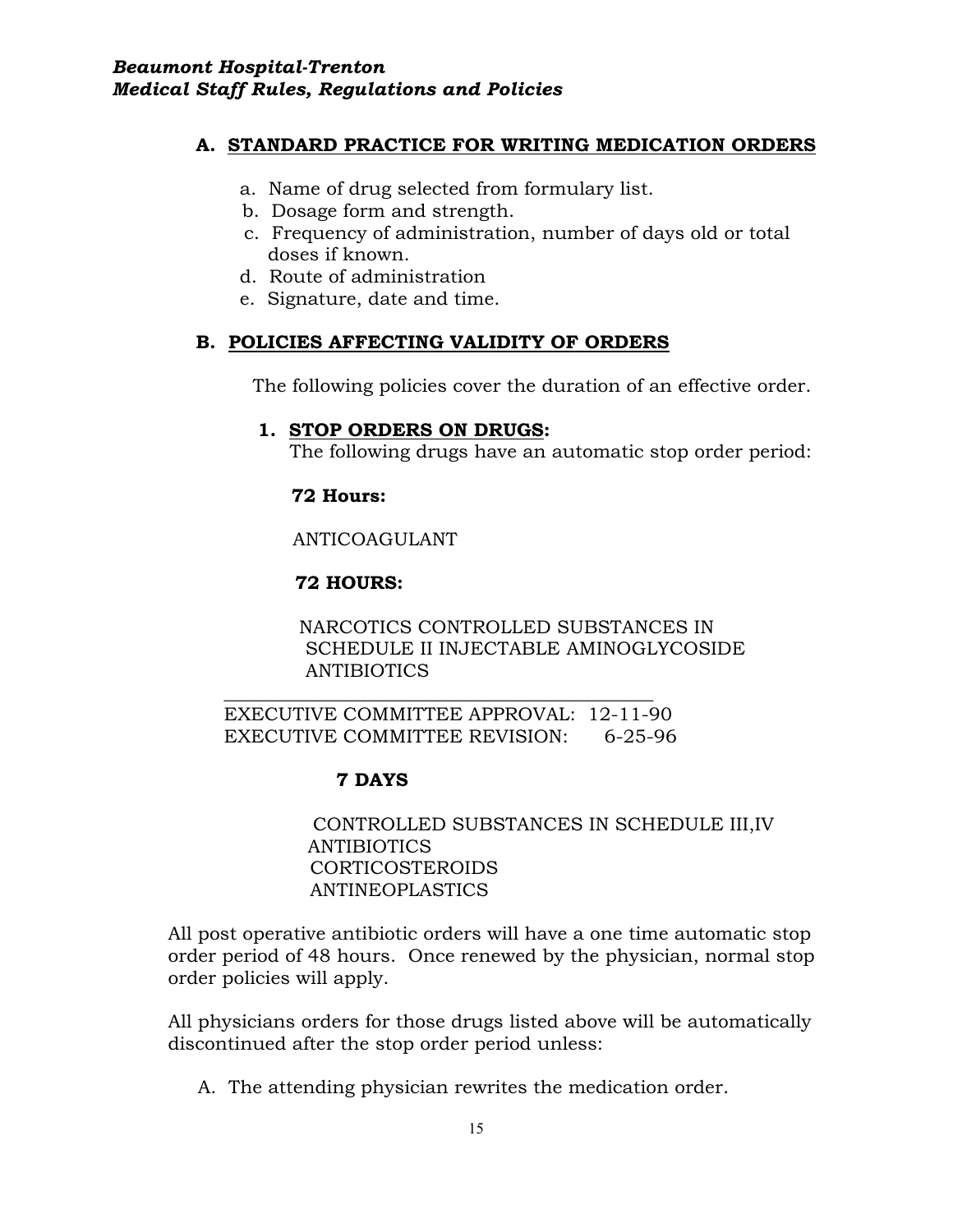- B. The order indicated an exact number of doses to be administered.
- C. An exact period of time ( Hours or Days) for the medication is specified.

The nursing staff must consult with the physician before a stop order will go into effect. A stop order may be renewed verbally or by phone. The physician shall sign said renewal within 24 hours or on his next visit for the order to be continued as written.

### **NO DRUG WILL EXPIRE AT ANY OTHER TIME THAN AT NOON.**

Within reason, all drugs not falling within the above classification of dangerous drugs will be continued until the physician orders them discontinued.

Verbal orders are not acceptable **except** from a physician. Verbal orders for medication may be accepted only by Pharmacists, Registered Nurses, Respiratory Therapists, Nurse Practitioners, Nurse Anesthetists, and Physician Assistants.

EXECUTIVE COMMITTEE APPROVAL: 12-11-90 EXECUTIVE COMMITTEE REVISION: 4-06-04

*\_\_\_\_\_\_\_\_\_\_\_\_\_\_\_\_\_\_\_\_\_\_\_\_\_\_\_\_\_\_\_\_\_\_\_\_\_\_\_\_\_\_\_\_\_\_*

### **Section 5.3 B, continued.**

The following procedure will be used to carry out the policy.

If the drug order is not reordered after the physician's notification, the order will be stopped. A daily reminder sheet will be attached to the front of the chart indicating the name of the patient and the drug orders which will expire. The expiration drug list will be posted no later than 8:00 p.m. for drugs which will expire the following noon.

Respiratory therapy will be able to accept verbal or phone orders from physicians, who wish to have their patients seen by Respiratory Therapy.

Dietitians may accept physician's verbal orders for diet and document them in the physician order section of the medical chart.

### **2. STAT ORDERS**

A stat order does not automatically discontinue a p.r.n. order for the same day, but merely alters the time of subsequent administration**.**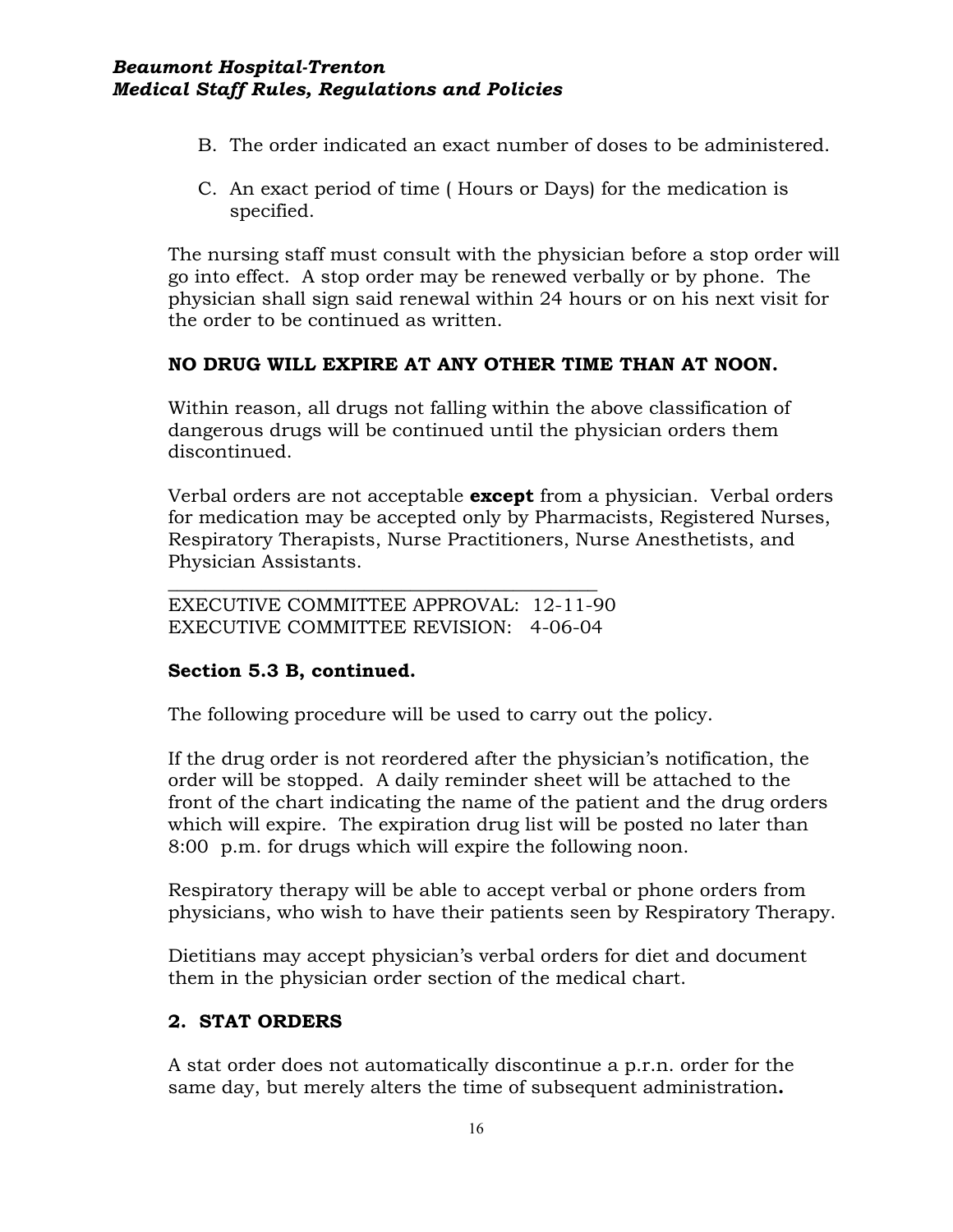# **3. TIME LIMITATIONS**

All orders for a drug to be administered at designated intervals (i.e., every 4 hours, 3 times a day, etc,) do not require the additional direction of "daily" to make the order valid beyond the initial 72-hour period. If there are time limitations affecting the validity *of an order, they* are to be included in the order.

# **4**. **CANCELLATION OF CURRENT ORDERS AT OPERATION**

All current orders are automatically canceled and new orders are written as for a new patient when a patient goes to the operating room.

*\_\_\_\_\_\_\_\_\_\_\_\_\_\_\_\_\_\_\_\_\_\_\_\_\_\_\_\_\_\_\_\_\_\_\_\_\_\_\_\_\_\_\_\_\_\_* EXECUTIVE COMMITTEE APPROVAL: 12-11-90 EXECUTIVE COMMITTEE REVISION: 5-02

**Section 5.4** Physician Assistants and Nurse Practitioners may write orders for routine laboratory work, diagnostic tests and medications (as allowed by state licensure) and for appropriate referrals to other health professionals.

*\_\_\_\_\_\_\_\_\_\_\_\_\_\_\_\_\_\_\_\_\_\_\_\_\_\_\_\_\_\_\_\_\_\_\_\_\_\_\_\_\_\_\_* EXECUTIVE COMMITTEE APPROVAL: 4-5-05 EXECUTIVE COMMITTEE REVISION: 8-7-19

**Section 5.5** Order Writing/Co-signing requirements for Physician Employed/Contract Registered Nurse – Physician Employed/Contracted Registered Nurse may write nursing progress notes and act as scribe for sponsoring physician progress notes. Sponsoring physician must sign scribed progress notes at the same visit.

### *\_\_\_\_\_\_\_\_\_\_\_\_\_\_\_\_\_\_\_\_\_\_\_\_\_\_\_\_\_\_\_\_\_\_\_\_\_\_\_\_\_\_\_\_\_\_* EXECUTIVE COMMITTEE APPROVAL: 4-5-05

# **ARTICLE VI**

# **AUTOPSIES**

**Section 6.1** Autopsies will be performed only with the written consent of the nearest relative of the deceased, or in the absence of a living relative, a responsible friend. Ordinarily, the spouse of the deceased is considered the

closest relative, even if the couple is living apart. Legalized divorce dissolves this relationship. Children of the deceased are responsible when the spouse is either deceased or divorced, and all children have an equal voice making unanimous consent advisable if possible to obtain. Generally speaking, however, the signature of the eldest child is acceptable. Parents of the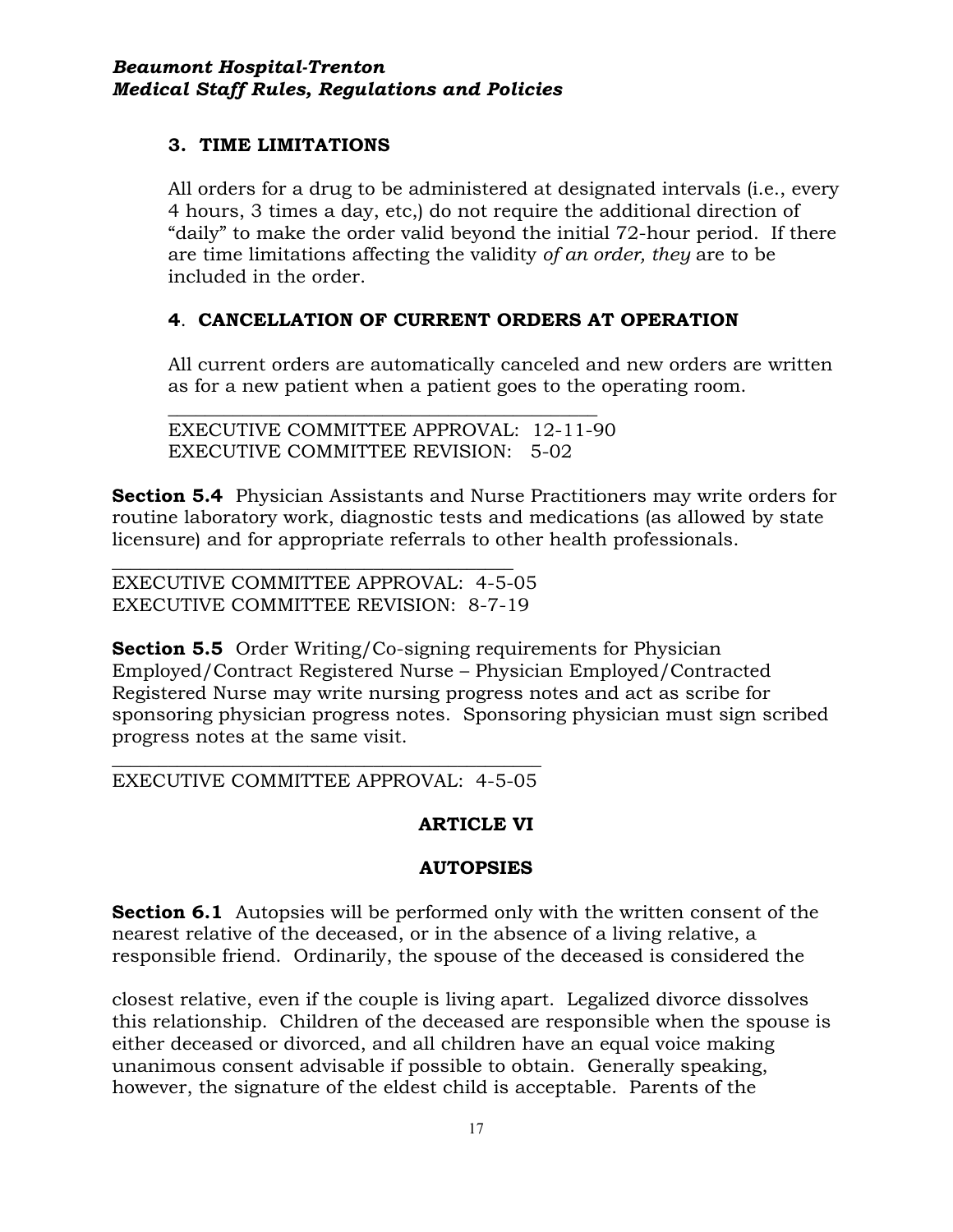deceased are next in order and the consent of either parent is sufficient to permit examination. Siblings are next considered, and the same rules of equality and unanimity hold as with offspring.

**Section 6.2** Autopsies will be ordered by the attending physician and performed by the hospital pathologist or by a physician designated by the pathologist. Those autopsies which are ordered by a Medical Examiner should be performed at the Wayne County Morgue or a similar Forensic Pathology facility.

*\_\_\_\_\_\_\_\_\_\_\_\_\_\_\_\_\_\_\_\_\_\_\_\_\_\_\_\_\_\_\_\_\_\_\_\_\_\_\_\_\_\_\_\_\_\_* EXECUTIVE COMMITTEE APPROVAL: Revised 4-5-05

**Section 6.3 Medical Staff Autopsy Criteria:** All medical staff should consider asking next of kin for autopsy authorization when autopsy criteria are met:

- 1. Unanticipated death or unknown complications may have caused death.
- 2. Deaths of participants in clinical trials or when a patient is being treated under a new therapeutic trial regiment.
- 3. Intraoperative or intraprocedure death.
- 4. Death occurring within 48 hours after surgery or an invasive diagnostic procedure.
- 5. All deaths on a psychiatric service.
- 6. Deaths due to accidents in the hospital.<br>7. Obstetric
- 7. Obstetrical deaths or death incident associated with pregnancy within 7 days following delivery.
- 8. Neonatal and pediatric deaths, including those with congenital malformations.

*\_\_\_\_\_\_\_\_\_\_\_\_\_\_\_\_\_\_\_\_\_\_\_\_\_\_\_\_\_\_\_\_\_\_\_\_\_\_\_\_\_\_\_\_\_\_* EXECUTIVE COMMITTEE APPROVAL: 4-5-05

# **ARTICLE VII**

# **DUES AND ASSESSMENTS**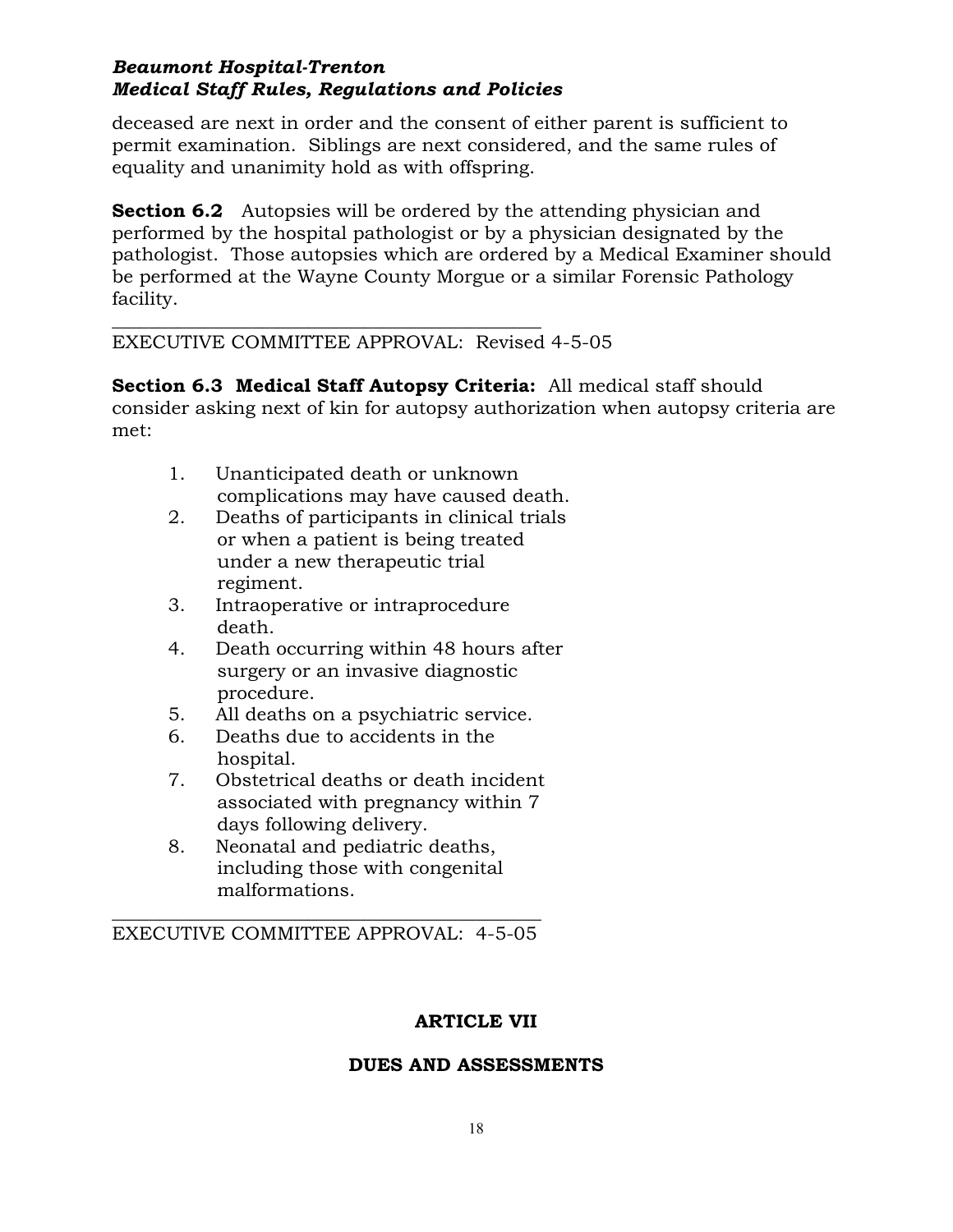Members of the Medical Staff shall pay such dues as are determined by the Executive Committee of each hospital staff. Funds accumulated from dues will be used as will be determined by the Executive Committee of the Medical Staff. Assessments in addition to the regular dues may be levied on all members of the Medical Staff by action of the Executive Committee for good reason, or by action of the majority of the Medical Staff. Members whose dues or assessments have not been paid after two written notifications shall be recommended by the Secretary of the Staff to the Executive Committee of the Medical Staff for suspension.

*\_\_\_\_\_\_\_\_\_\_\_\_\_\_\_\_\_\_\_\_\_\_\_\_\_\_\_\_\_\_\_\_\_\_\_\_\_\_\_\_\_\_\_\_\_\_* EXECUTIVE COMMITTEE APPROVAL: 12-11-90

### **ARTICLE VIII**

### **DISASTER PLAN**

Each member of the Medical Staff will be assigned to a specific role in the hospital's Disaster Plan. It is essential that each physician respond promptly in an emergency according to the role assigned to him.

### **ARTICLE IX**

### **DENTAL PATIENTS**

**Section 9.1** Dentists and oral surgeons shall be members of the Surgical Department and all patients admitted for dental surgery shall be admitted to the surgical service.

**Section 9.2** The dental care of the patient shall be the responsibility of the dentist. The dentist will assume the responsibility to arrange with a member of the Medical Staff to perform a medical history of the patient prior to oral surgery and to assume medical responsibility pre-operatively and during the post-operative course.

### **ARTICLE X**

### **ADMINISTRATOR'S INVOLVEMENT IN PATIENT CARE**

In circumstances of urgency wherein the Administrator or his designate is advised in writing by members of the nursing staff that the patient's condition is serious and where the physician is not taking action which appears indicated, the hospital Administrator shall confer with the attending physician, the departmental chief and/or the Chief of Staff for the purpose of requesting a consultation to review the patient's condition and to make recommendations for treatment if necessary.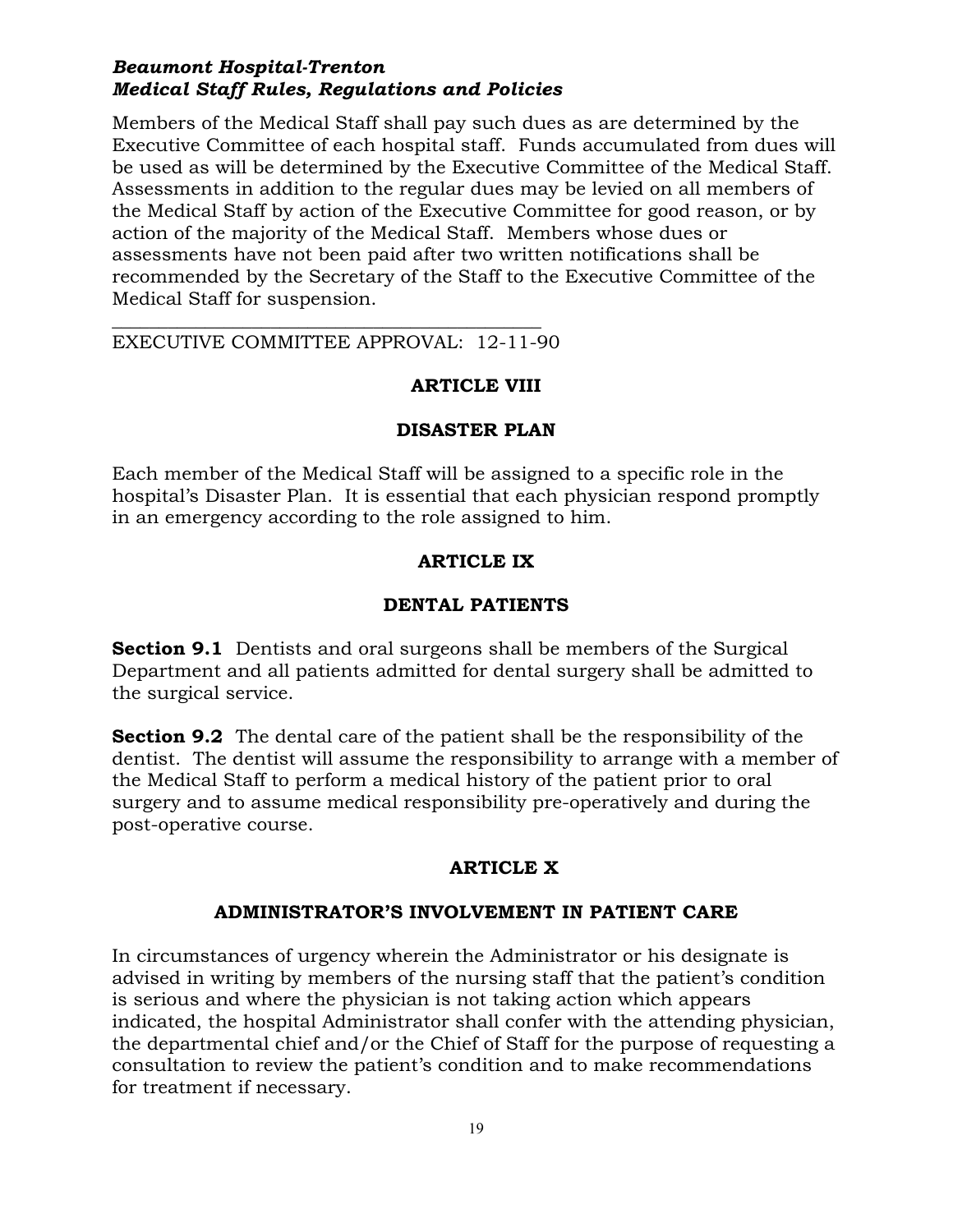*\_\_\_\_\_\_\_\_\_\_\_\_\_\_\_\_\_\_\_\_\_\_\_\_\_\_\_\_\_\_\_\_\_\_\_\_\_\_\_\_\_\_\_\_\_\_\_\_\_\_\_\_\_* EXECUTIVE COMMITTEE APPROVAL: 12-11-90

# **ARTICLE XI**

### **COMPLETED APPLICATION**

**Section 11.1** All information requested in the application booklet and delineation of privileges record must be completed.

The application, statement of understanding and privileges record must be signed. Photocopies of the following material are required.

Photo of Yourself Current Michigan State License Current Federal Narcotics (DEA) License Current Controlled Substance License Malpractice Insurance Face Sheet Medical College Diploma Medicaid Provider Number Board Certification Certificate of completion for Internship, Residency and/or Fellowship

The application fee of \$150.00 must be submitted. References must be verified. National Practitioner Data Bank inquiry made. American Medical Association verifications received.

**Section 11.2** A practitioner granted clinical privileges must complete computer (i.e., EPIC) training within three months of appointment to the Medical Staff or granting of clinical privileges, whichever is sooner. Failure to complete training within the prescribed timeframe will be considered a voluntary resignation from the Medical Staff and relinquishments of all clinical privileges.

EXECUTIVE COMMITTEE APPROVAL: 12-11-90 REVISED: 06-20-19

*\_\_\_\_\_\_\_\_\_\_\_\_\_\_\_\_\_\_\_\_\_\_\_\_\_\_\_\_\_\_\_\_\_\_\_\_\_\_\_\_\_\_\_\_\_\_*

# **ARTICLE XII**

# **QUALIFICATIONS FOR DEPARTMENT CHIEFS**

**Section 12.1** The Chief of each medical staff department/service must be certified by a specialty board, or affirmatively established, through the privilege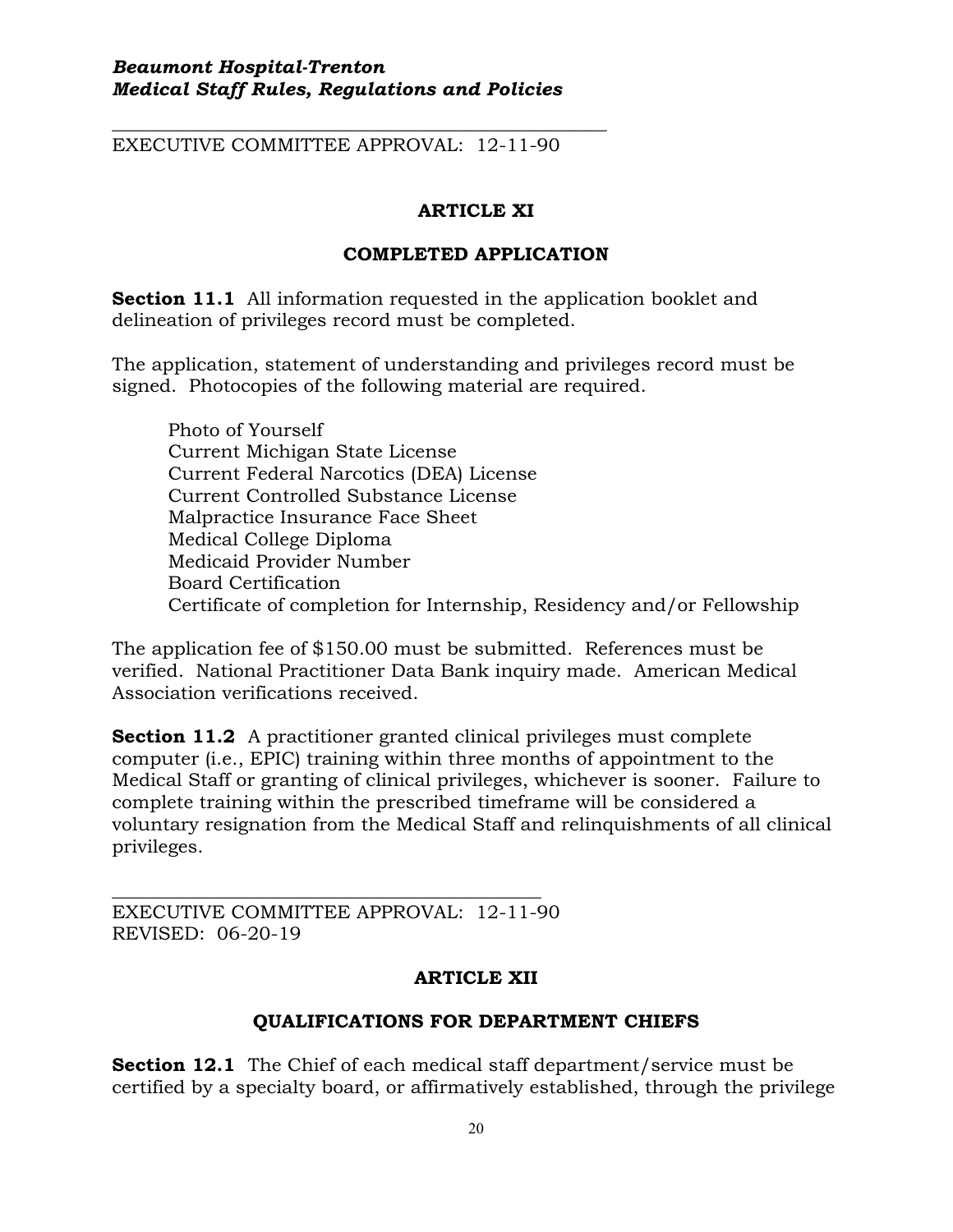delineation process, that the he/she possesses comparable competence.

**Section 12.2** Comparable competence is defined as follows:

- **a.** Graduate of accredited program and Board Eligible.
- **b.** Active practice in their specialty for three years.
- **c.** Active member of Oakwood Southshore Medical Center Medical Staff for three years.
- **d.** Documentation of CME requirements as defined for the state.

**Section 12.3** The Departments have defined the following Boards as justification.

| <b>Emergency Medicine</b> | $\star$  | American Board of Osteopathic Emergency<br>Medicine |
|---------------------------|----------|-----------------------------------------------------|
|                           | $\star$  | American Board of Emergency Medicine                |
|                           |          |                                                     |
| <b>Family Practice</b>    | $\star$  | American College of General Practice                |
|                           | $\star$  | American Board of Preventative Medicine             |
|                           | $^\star$ | American Osteopathic Board of General<br>Practice   |
|                           | $\star$  | American Board of Family Practice                   |
|                           |          |                                                     |
| Medicine                  | $^\star$ | American Board of Internal Medicine                 |
|                           | $\star$  | American Board of Osteopathic Internal              |
|                           |          | Medicine                                            |
|                           | $\star$  | American Board of Allergy and                       |
|                           |          | Immunology                                          |
|                           | $\star$  | American Board of Psychiatry and                    |
|                           |          | Neurology                                           |
|                           | $\star$  | American Board of Pediatrics                        |
|                           | $^\star$ | American Board of Otolaryngology                    |
|                           | $\star$  | American Board of Dermatology                       |
|                           | $\star$  | American Board of Physical Medicine and             |
|                           |          | Rehabilitation                                      |
|                           | $\star$  | American Board of Cardiology                        |
|                           | $\star$  | American Board of Gastroenterology                  |
|                           |          |                                                     |
| OB/GYN                    | $\star$  | American Board of Obstetrics &                      |
|                           |          | Gynecology                                          |
|                           | $\star$  | American Board of Osteopathic Obstetrics            |
|                           |          | & Gynecology                                        |
|                           |          |                                                     |
| Pathology                 | $\star$  | American Board of Pathology                         |
|                           |          |                                                     |
| Radiology                 | $\star$  | American Board of Radiology                         |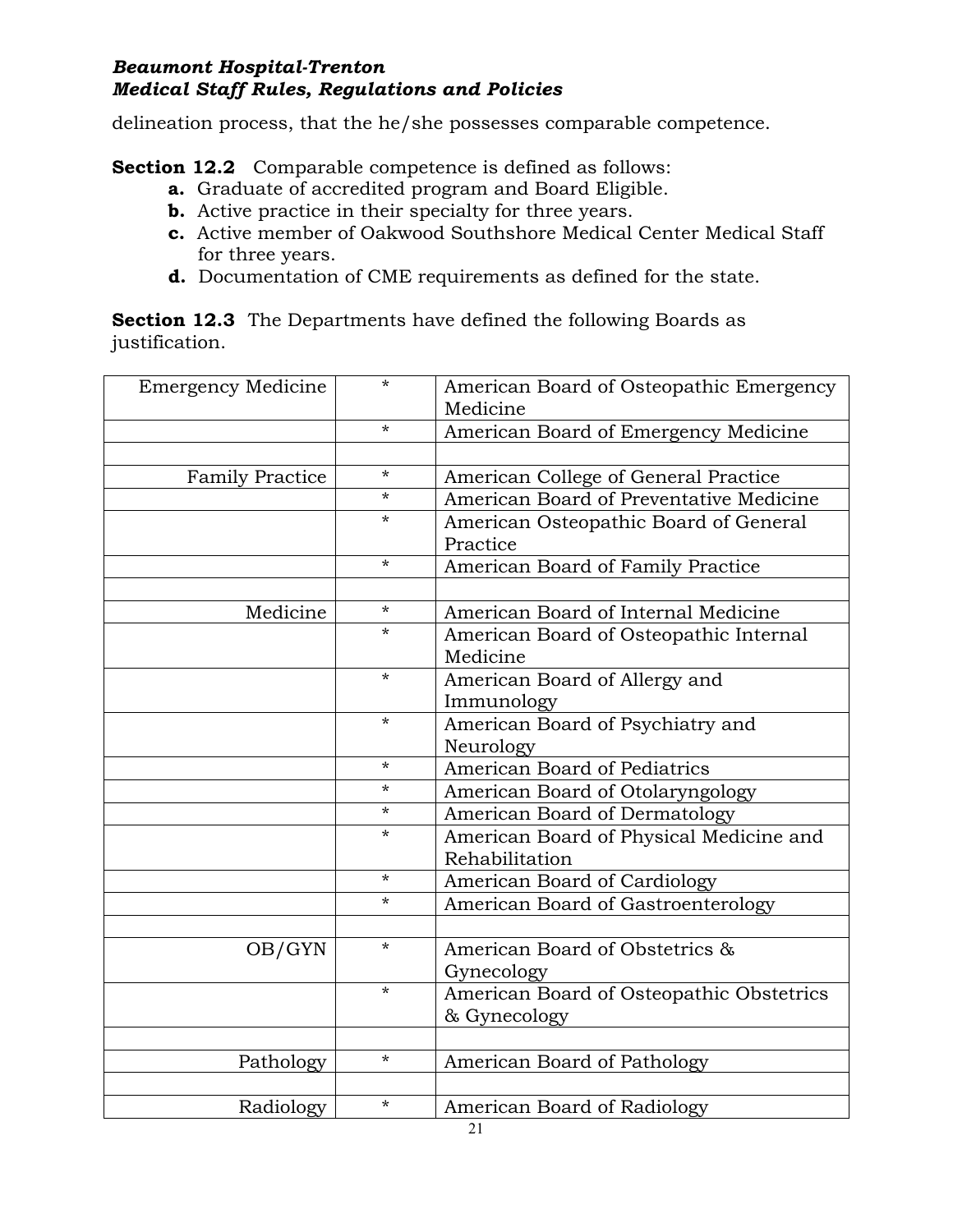| Surgery | $\star$  | American Board of Anesthesiology      |
|---------|----------|---------------------------------------|
|         | $\star$  | American Board of Urology             |
|         | $\star$  | American Board of Surgery             |
|         | $\star$  | American Board of Orthopedic Surgery  |
|         | $\star$  | American Board of Podiatric Surgery   |
|         | $\star$  | American Board of Opthalmology        |
|         | $\star$  | American Board of Osteopathic Surgery |
|         | $\star$  | American Board of Oral Surgery        |
|         | $\star$  | American Board of Plastic Surgery     |
|         | $\star$  | American Board of Otolaryngology      |
|         | $^\star$ | American Board of Thoracic Surgery    |

*\_\_\_\_\_\_\_\_\_\_\_\_\_\_\_\_\_\_\_\_\_\_\_\_\_\_\_\_\_\_\_\_\_\_\_\_\_\_\_\_\_ EXECUTIVE COMMITTEE APPROVAL : 9-1-92*

**Section 12.4** Documentation must be present in the Credentials file on Board Certification.

**Section 12.5 ALTERNATIVES TO CERTIFICATION** Should a Chief not be certified by an appropriate board, he/she must certify that they are as competent as a board certified individual. The medical staff shall determine the knowledge and skills expected of the board (s) is relevant to the individual's responsibilities as department chief**.**

**Section 12.6** If he/she is not board certified, the credentials file must document the determination that he/she possesses the knowledge and skills comparable to those expected of a corresponding diplomat of a relevant board(s).

*\_\_\_\_\_\_\_\_\_\_\_\_\_\_\_\_\_\_\_\_\_\_\_\_\_\_\_\_\_\_\_\_\_\_\_\_\_\_\_\_* EXECUTIVE COMMITTEE APPROVAL: 9-1-92

### **ARTICLE XIII**

### **POLICY ON THE CONFIDENTIALITY OF PEER REVIEW MATERIALS AND INFORMATION**

**Section 13.1** As the governing body of a licensed hospital in the state of Michigan, the Oakwood Southshore Medical Center Board of Trustees is responsible for the quality of care rendered in the facility and is obligated by law to assure that the Hospital Medical Staff conducts effective review of the professional practices in the hospital for the purpose of reducing morbidity and mortality and improving the care provided in the hospital for patients.

**Section 13.2** In order to encourage the conduct of effective professional practice review activities, it is the policy of Oakwood Southshore Medical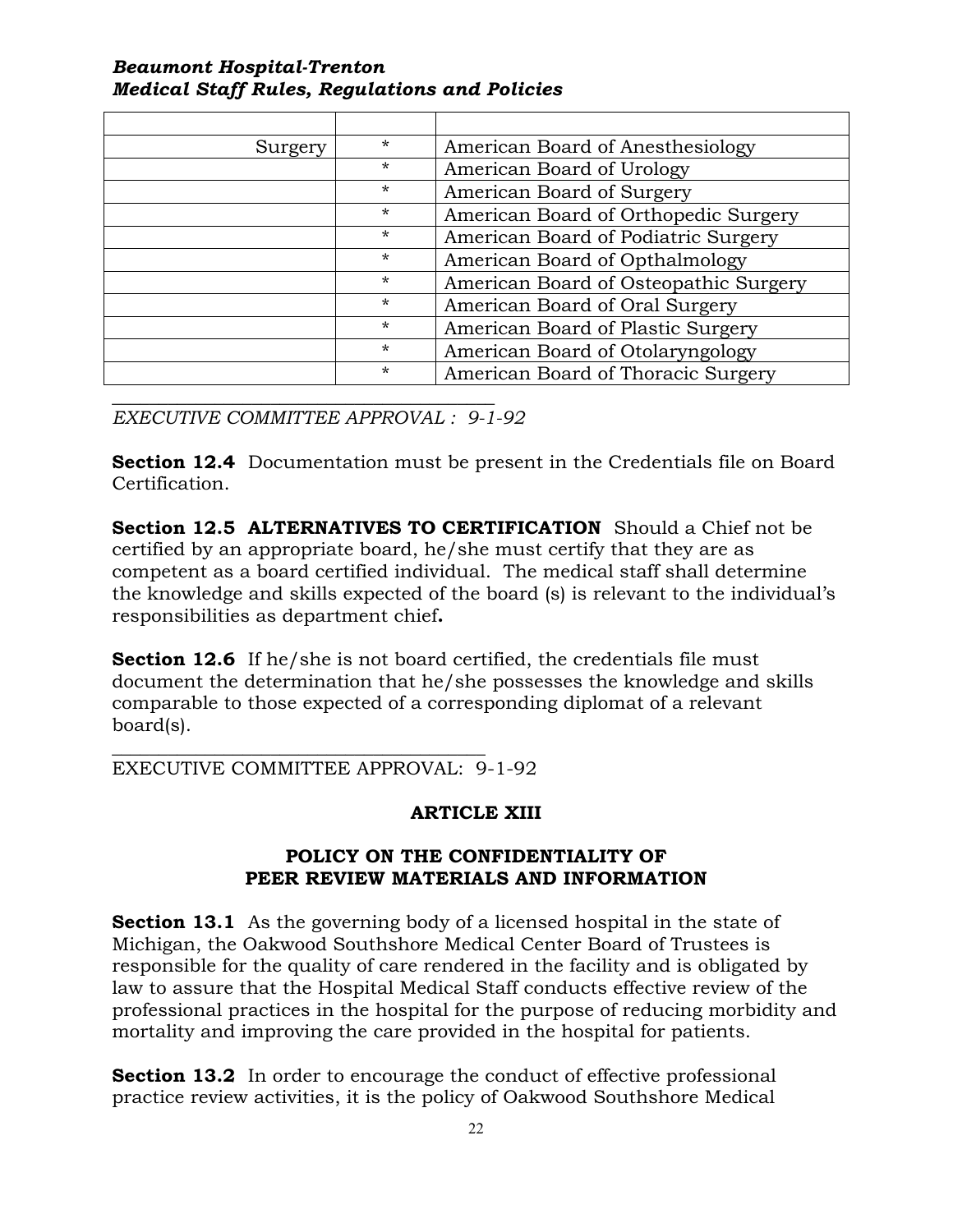Center to conduct peer review and quality assurance activities in such a manner as to qualify for all protections against liability, discovery and admissibility available under the laws of the State of Michigan. Accordingly, the records, data and knowledge collected for or by individuals assigned a professional practice review function under the authority of the Oakwood Southshore Medical Center board of Trustees shall be confidential and shall be used only in connection with professional practice review activities of the Hospital. All individuals assigned a professional practice review function, whether members of the medical staff or employees or agents of the Hospital, shall be advised of their obligations to maintain the confidentiality of professional practice review records, data and knowledge. Disclosure of such information, whether written or oral, shall be made only when and to the extent required by law.

This policy shall not be modified without prior notice to the Executive Committee of the Medical Staff.

*\_\_\_\_\_\_\_\_\_\_\_\_\_\_\_\_\_\_\_\_\_\_\_\_\_\_\_\_\_\_\_\_\_\_\_\_\_\_\_\_\_\_* EXECUTIVE COMMITTEE APPROVAL: 2-9-93

# **Article XIV**

### **RESPONSIVENESS TO COMMITTEES**

**Section 14.1** All Medical Staff members shall be comply with all requests for information from any committee assigned a professional practice review function in order to provide for effective professional practice review activities.

- a. An initial request for information shall be sent to the medical staff member and he shall be given thirty (30) days in which to respond in writing to the committee requesting the information.
- b. Should the medical staff member fail to respond in writing within thirty (30) days, he shall be sent a second request for information, a copy of which shall be sent to his Department Chief. The medical staff member shall be given fifteen (15) days in which to respond to the second request for information.
- c. Should the medical staff member fail to respond in writing to the second request for information, he shall be sent a third request for information by certified mail, return receipt requested or by hand delivery, informing him that he must either respond to the committee by a certain date, as determined by the requesting committee, or appear before the Medical Executive Committee at its next meeting.
- d. If the medical staff member fails to respond to the third request for information and does not appear before the Medical Executive Committee as scheduled, his admitting privileges including the ability to perform consultations, surgery and obstetrical procedures shall be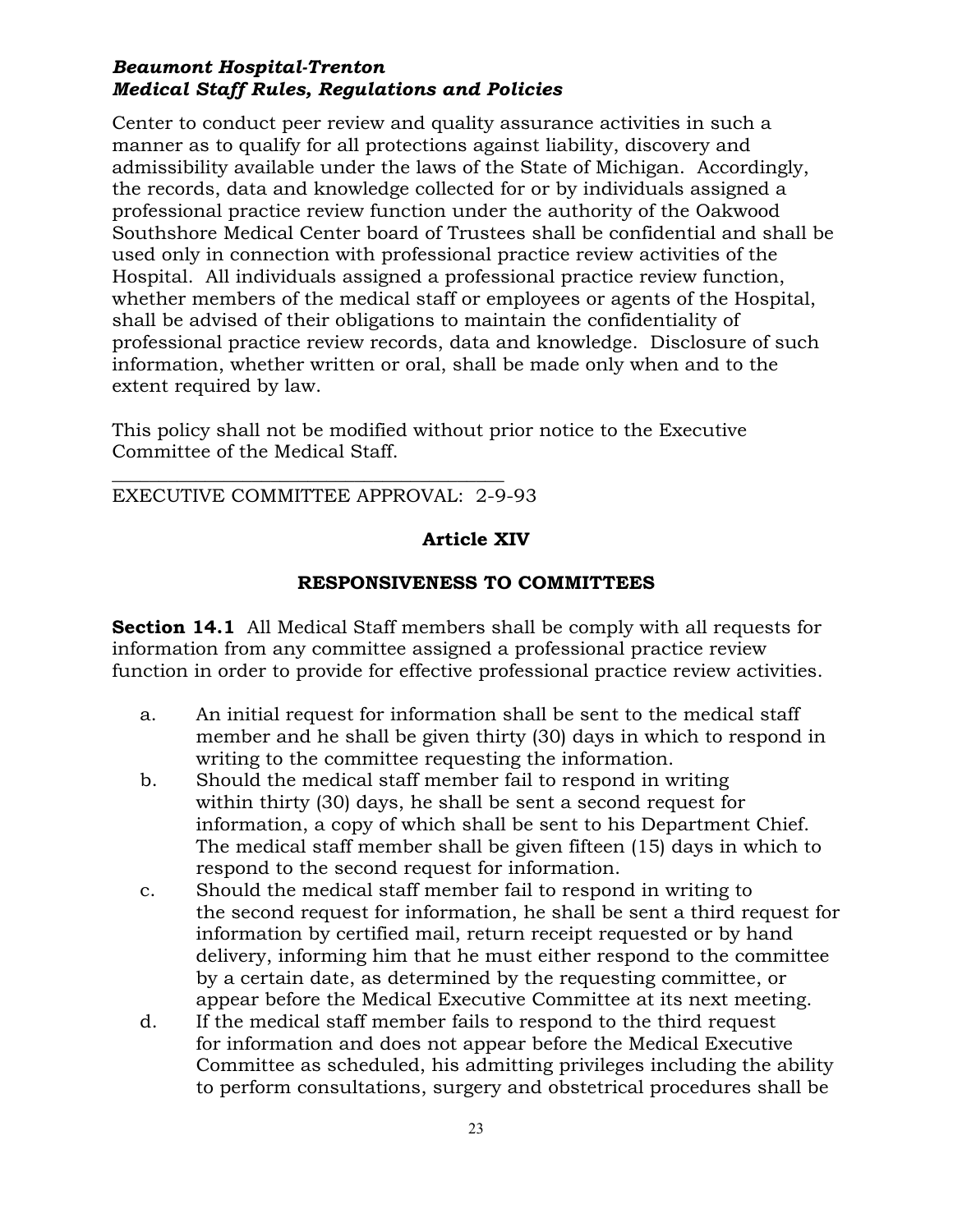automatically suspended. Such suspension shall remain in effect until a sufficient response is provided by the medical staff member.

e. All responses shall be reviewed for sufficiency by the committee requesting the information. Upon review of the response, the committee may determine if the response is sufficient, seek additional information or determine the response to be insufficient. Should additional information be requested, the procedure outlined in a-d above shall be initiated. Should a response be found to be insufficient, proceedings may be initiated to rescind a medical staff member's appointment or reduce, restrict or suspend a medical staff member's appointment or reduce, restrict or suspend a medical staff member's clinical privileges, pursuant to Article V, Section 1 of the Medical Staff Bylaws.

\_\_\_\_\_\_\_\_\_\_\_\_\_\_\_\_\_\_\_\_\_\_\_\_\_\_\_\_\_\_\_\_\_\_\_\_\_\_\_\_\_\_\_\_\_\_\_ EXECUTIVE COMMITTEE APPROVAL: 6-25-96 EXECUTIVE COMMITTEE REVIEW: 5-02-02 *Original 4-24-75 Additions and Revisions*

# **Article XV**

# **DEA REQUIREMENTS**

**Section 15.1** All members of the medical staff shall maintain a current Federal Drug Enforcement Agency (DEA) certificate (if applicable) with schedules 2-5, including 2n and 3n.

**Section 15.2** Affiliate staff members shall maintain current Federal Drug Enforcement Agency (DEA) certificate (if applicable), and appropriate to scope of practice.

### *\_\_\_\_\_\_\_\_\_\_\_\_\_\_\_\_\_\_\_\_\_\_\_\_\_\_\_\_\_\_\_\_\_\_\_\_\_\_\_\_\_\_\_\_* EXECUTIVE COMMITTEE APPROVAL : 4-5-05

# **Article XVI**

# **PHYSICIAN COVERAGE**

When a member of the medical staff is not available for patient coverage, it is the responsibility of the physician to arrange for designated coverage by a physician with equivalent privileges. All admission and specialty preferences must be managed and updated through the Physician Preference Guide (PPG) by the physician or designated site administrator. Vacation and weekend coverage changes are to be made in the BH Connect or by calling the operator.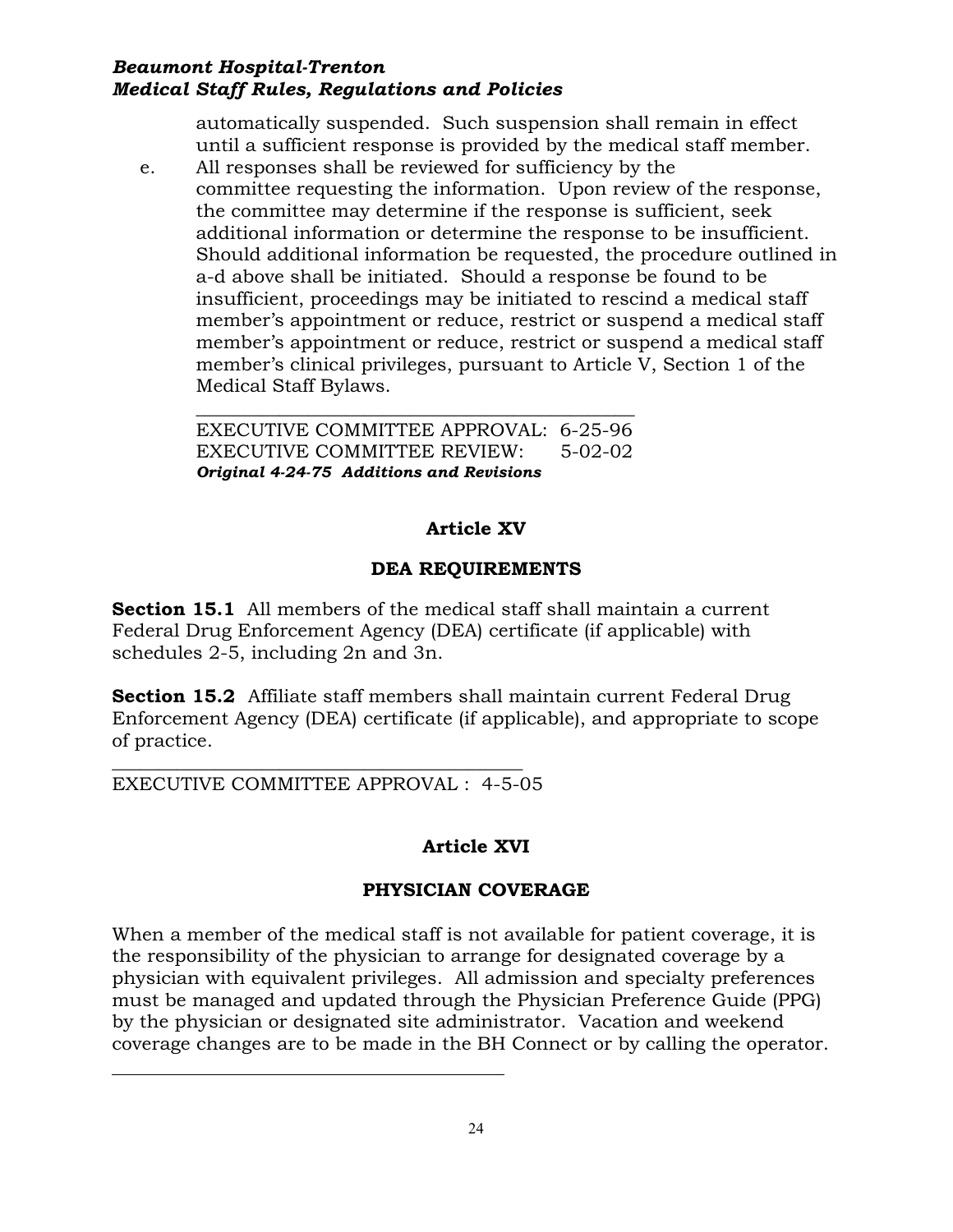EXECUTIVE COMMITTEE APPROVAL: 7/5/05, 5/27/21

# **Article XVII**

# **ED ON-CALL AVAILABILITY**

Physicians providing on-call coverage to the ED shall be expected to perform any and all duties for which they have been credentialed and received privileges at the time of their appointment or re-appointment.

If the physician is out of town on the scheduled date of coverage, it is the responsibility of the physician to arrange for designated coverage by a physician with equivalent privileges. Coverage changes must be submitted to the Medical Staff Office either by phone or in writing Monday through Friday between the hours of 7:30 am and 3:30 pm. Coverage changes outside of these hours should be communicated to the Nursing Supervisor.

EXECUTIVE COMMITTEE APPROVAL: 7-5-05, 5-27-21

# **Article XVIII**

# **EMERGENCY MEDICAL SCREENING EXAMINATION – QUALIFIED MEDICAL PERSONEL**

A medical screening examination of an individual conducted pursuant to the Emergency Medical Treatment and Active Labor Act ("EMTALA") and its accompanying regulations, whether conducted in the Emergency Department or otherwise (including the labor and delivery area), may only be performed by a licensed physician (including residents) or by one of the following categories of non-physician practitioners operating under the delegation and supervision of a physician member of the Hospital's medical staff:

- 1. Licensed specialty certified nurse practitioners;
- 2. Licensed specialty certified nurse midwives (obstetrics only); and
- 3. Physician Assistants.

For nonresident physicians and non-physician practitioners listed above, the granting of an applicant or re-applicant privileges to perform emergency medical screening examinations shall be further dependent on the processes required in the Medical Staff Bylaws specifically to include the appropriate Medical Executive Committee ("MEC") and Board approved clinical delineation of privileges form. Actions on membership and privileges shall be subject to MEC and Board approval. Resident physicians may perform the medical screening examination under the supervision of the Emergency Department physician or pursuant to authority granted by the graduate medical education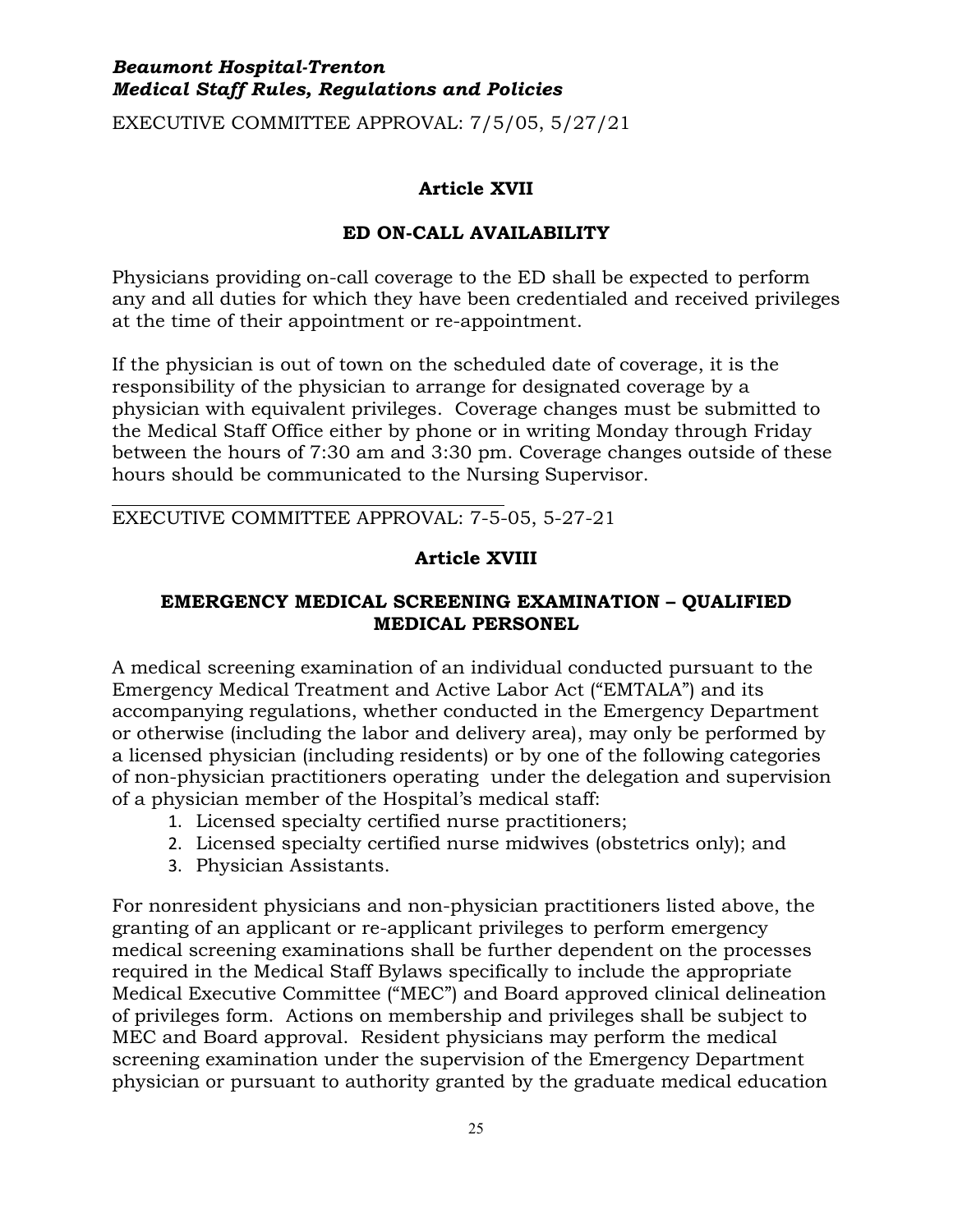program as evidenced by the resident's progressive responsibility as provided in the residency program's policies and resident documentation.

# EXECUTIVE COMMITTEE APPROVAL: 3-3-15

|               |            | <b>REVISION/ADDITION</b> |          |                           |
|---------------|------------|--------------------------|----------|---------------------------|
| a)            | 6/26/75    | PCHA BOARD APPROVAL      | Revision | Article V                 |
| $\mathbf{b}$  | 2/26/75    | PCHA BOARD APPROVAL      | Revision | Section 2.6               |
| $\mathbf{c}$  | 2/24/77    | PCHA BOARD APPROVAL      | New      | Section 4.4               |
|               |            |                          | Section  |                           |
| d)            | 2/24/77    | PCHA BOARD APPROVAL      | Addition | Section 5.3 B1            |
| $\epsilon$    | 12/14/77   | PCHA BOARD APPROVAL      | Addition | Section 1.9               |
| f             | 12/14/77   | PCHA BOARD APPROVAL      | Addition | Section 2.1               |
| g)            | 12/14/77   | PCHA BOARD APPROVAL      | Addition | Section 2.3a              |
| h)            | 1/25/79    | PCHA BOARD APPROVAL      | Revision | Section 2.3a              |
| $\mathbf{i}$  | 6/21/79    | PCHA BOARD APPROVAL      | Addition | Section 2.4               |
| j)            | 6/21/79    | PCHA BOARD APPROVAL      | New      | Section 3.4               |
|               |            |                          | Section  |                           |
| $\mathbf{k}$  | 9/27/79    | PCHA BOARD APPROVAL      | Revision | Section 1.1               |
| 1)            | 12/6/79    | PCHA BOARD APPROVAL      | Addition | Section 2.6               |
| m             | 10/29/81   | PCHA BOARD APPROVAL      | Revision | Section 4.1               |
| $\mathbf{n}$  | $10-29-81$ | PCHA BOARD APPROVAL      | Revision | Section 4.2               |
| $\circ)$      | 10/29/81   | PCHA BOARD APPROVAL      | Revision | Section 4.3               |
| p)            | 10/29/81   | PCHA BOARD APPROVAL      | Revision | Section 4.4               |
| q)            | 10/29/81   | PCHA BOARD APPROVAL      | Addition | Section 5.3 B1            |
| r)            | 1/29/87    | PCHA BOARD APPROVAL      | Addition | Section 4.3 B1            |
| s)            | 9/29/88    | PCHA BOARD APPROVAL      | Revision | Section 2.3b              |
| t)            | 9/29/88    | PCHA BOARD APPROVAL      | Revision | Section 2.3d              |
| u)            | 9/29/88    | PCHA BOARD APPROVAL      | Revision | Section 2.3e              |
| V)            | 9/29/88    | PCHA BOARD APPROVAL      | Revision | Section 2.3f              |
| $\mathbf{w}$  | 9/29/88    | PCHA BOARD APPROVAL      | Revision | Section 5.3 B1            |
| X)            | 9/29/88    | PCHA BOARD APPROVAL      | Revision | Section 2.4               |
| y)            | 2/11/92    | MEC APPROVAL             | Revision | Article II Section 2.3 f2 |
| z)            | 12/1/92    | MEC APPROVAL             | Revision | Article II Section 2.3a   |
| a)            | 9/1/92     | MEC APPROVAL             | Addition | Article III Section 1.1,  |
|               |            |                          |          | 1.2, 2.1, 2.2, 3.1, 3.2   |
| $\mathbf{b}$  | 2/9/93     | MEC APPROVAL             | Addition | Article XIII Section 1.1, |
|               |            |                          |          | 1.2                       |
| $\mathbf{c})$ | 3/9/93     | MEC APPROVAL             | Revision | Article II Section 2.3    |
| d)            | 6/8/93     | <b>MEC APPROVAL</b>      | Revision | Article III Section 2.3   |
|               |            |                          |          | a,b,f                     |
| $\epsilon$    | 11/3/93    | MEC APPROVAL             | Revision | Article II Section 2.3    |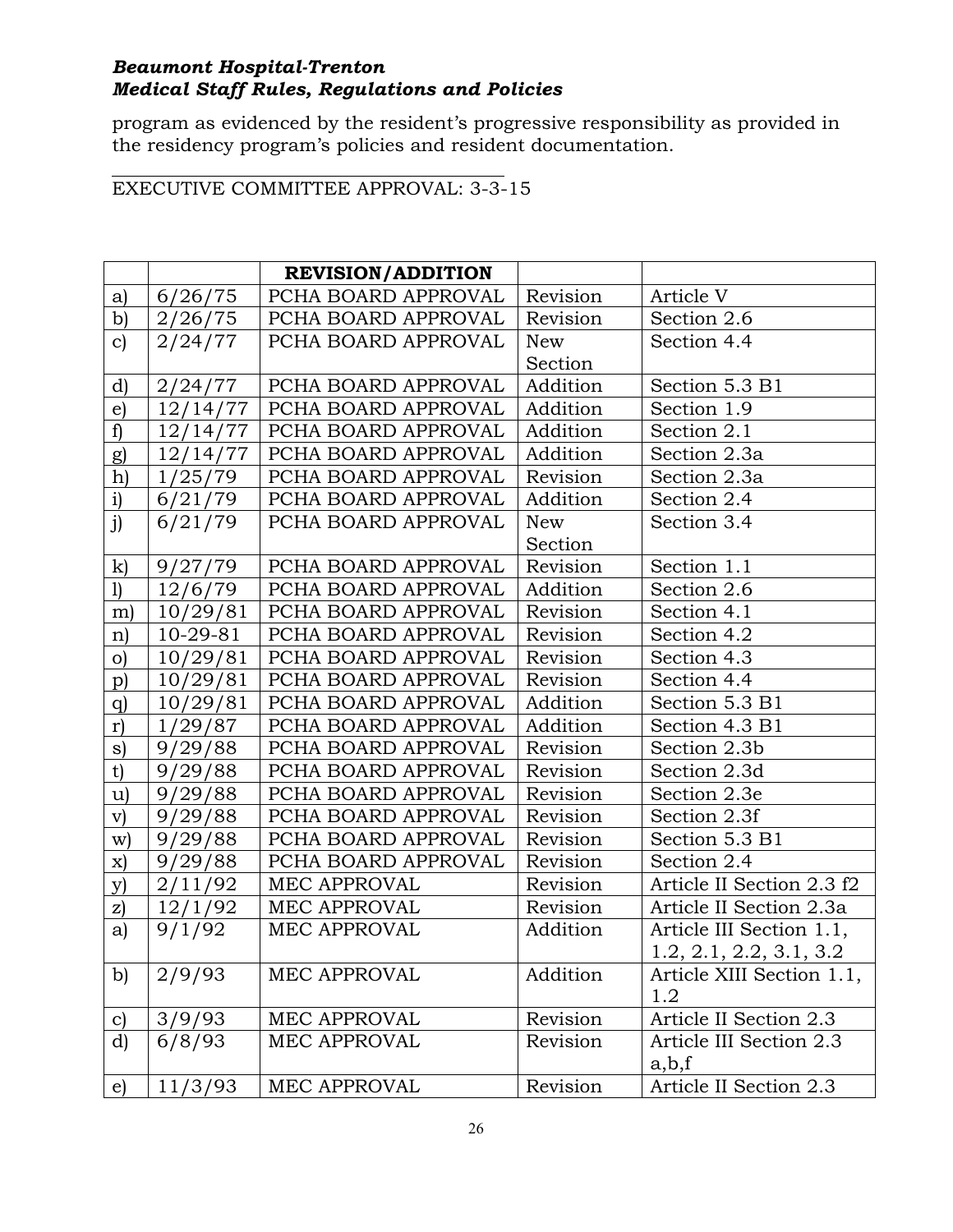| f)            | 6/25/96 | MEC APPROVAL        | Addition | Article XIV               |
|---------------|---------|---------------------|----------|---------------------------|
| g)            | 6/25/96 | MEC APPROVAL        | Revision | Article V Section 5.3     |
| h)            | 9/11/01 | <b>MEC APPROVAL</b> | Addition | Article II 2.3 f          |
| i)            | 5/02    | MEC APPROVAL        | Revision |                           |
| j)            | 2/4/03  | MEC APPROVAL        | Addition | Article I Section 1.9     |
| k)            | 4/6/04  | MEC APPROVAL        | Revision | Article II Section 2.3a,  |
|               |         |                     |          | Article V Section 5.3 B   |
| 1)            | 4/5/05  | MEC APPROVAL        | Addition | Article XV, Article V     |
|               |         |                     |          | Section 5.4, Article VI   |
| m)            | 7/05/05 | MEC APPROVAL        | Addition | Article XVII              |
|               |         |                     | Addition | Article XVIII             |
| n)            | 9/6/05  | <b>MEC APPROVAL</b> | Revision | Article I-Section 1.5,    |
|               |         |                     |          | Article II-Section 2.1,   |
|               |         |                     |          | Article II-Section 2.2,   |
|               |         |                     |          | Article II-Section 2.3 b  |
|               |         |                     |          | c, Article II-Section 2.4 |
|               |         |                     | Delete   | Article II-Section 2.3 f1 |
|               |         |                     | Addition | Article 2.7               |
| O             | 3/7/06  | MEC APPROVAL        | Addition | Article II, Section 2.3-  |
|               |         |                     |          | Post Delivery Note &      |
|               |         |                     |          | Physician Orders          |
| p)            | 8/5/08  | MEC APPROVAL;       | Revision | Article II, Section 2.1   |
|               |         | 10/6/08 SSBOT       |          |                           |
| q             | 9/2/08  | MEC APPROVAL;       | Addition | Article I, Section 1.1a   |
|               |         | 10/6/08 SSBOT       |          |                           |
| r)            | 9/2/08  | MEC APPROVAL;       | Deletion | Article XI-Dept r&r's     |
|               |         | 10/6/08 SSBOT       |          |                           |
| s)            | 9/7/10  | MEC APPROVAL        | Revision | Article II, Section 2.3   |
|               |         | $12/14/10$ SSBOT    |          | $(d/c$ summary)           |
| t)            | 9/7/10  | MEC APPROVAL        | Revision | Article III, Section 3.1  |
|               |         | $12/14/10$ SSBOT    |          |                           |
| u)            | 9/7/10  | MEC APPROVAL        | Deletion | Article III, Section 3.4  |
|               |         | 12/14/10 SSBOT      |          |                           |
| $\mathbf{v})$ | 9/7/10  | MEC APPROVAL        | Typo     | Article III, Section 3.5  |
|               |         | 12/14/10 SSBOT      |          | b.                        |
|               |         |                     |          |                           |
| $\mathbf{w}$  | 9/6/11  | <b>MEC APPROVAL</b> | Addition | Article I, Section 1.5    |
|               |         | $11/9/11$ JCC       |          |                           |
| X)            | 11/1/11 | MEC APPROVAL        | Addition | Article III, Section 3.6  |
|               |         | $1/5/12$ JCC        |          |                           |
| z)            | 3/3/15  | MEC APPROVAL        | Addition | Article XVIII             |
|               |         | $4/29/15$ JCC       |          |                           |
| aa)           | 4/2/19  | MEC APPROVAL        | Addition | Article XI, Section 11.2  |
|               |         | $6/20/19$ BHBOD     |          |                           |
| ab)           | 8/6/19  | MEC APPROVAL        | Addition | Article II, Section 2.8   |